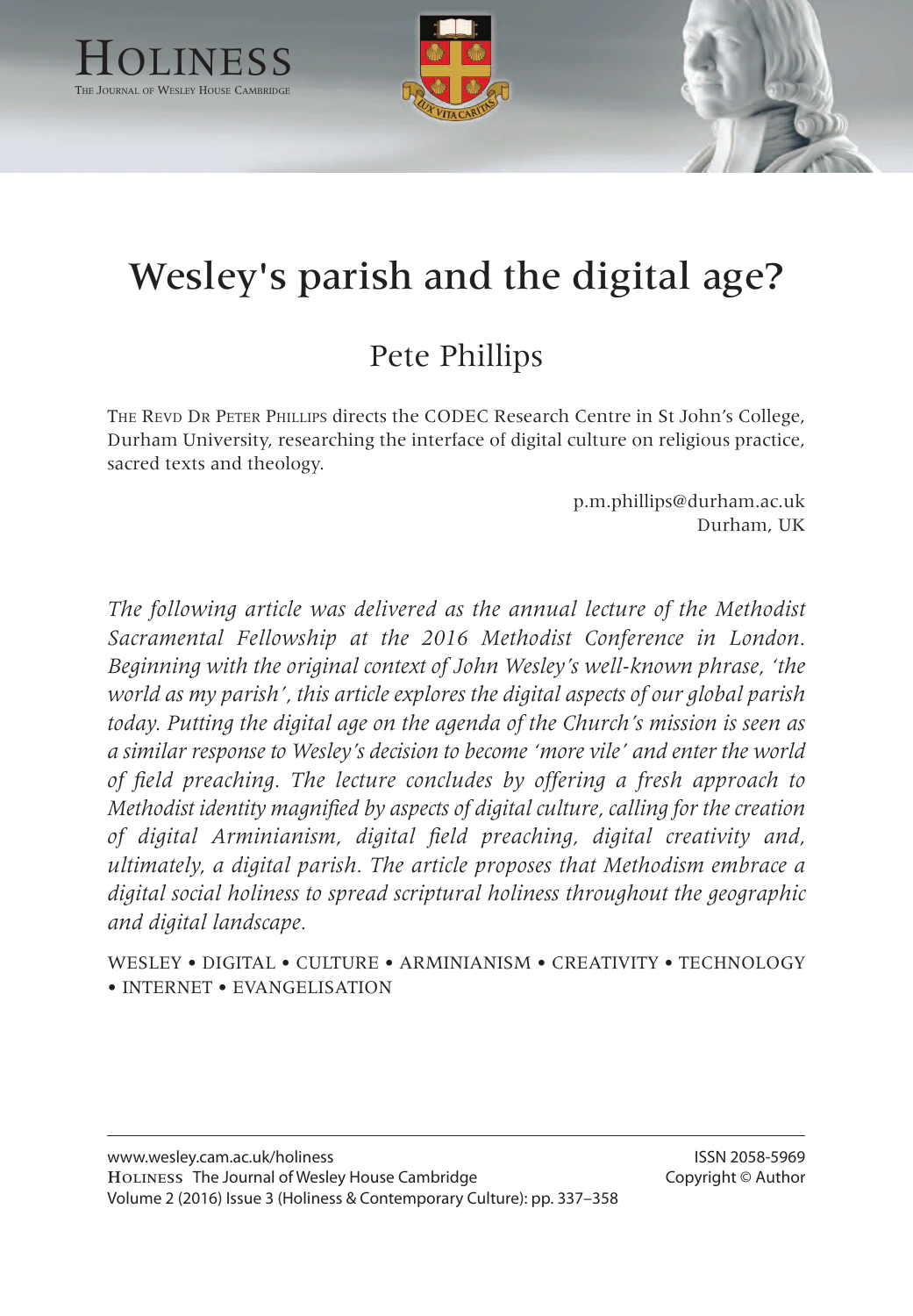# The world as my parish

If you asked me to take a quess, I would have said Wesley's famous quote about the world being his parish would have come from the second half of his ministry, after the establishment of societies and preaching houses. Instead, it actually comes about a year after his great aldersgate experience and only a few weeks after the beginning of his foray into field preaching at the instigation of George Whitefield in the journal entry for 11 June 1739.

If you asked me to take a guess, I would have said the quote referred to overseas missions and a link to possible American adventures. Instead, it is found in a section of the journal caught up in the flurry of charismatic responses to Wesley's preaching in Newgate, Bath, Baldwin Street, the New Room and the Bowling Green in Bristol. It is found amid the controversies that Wesley's preaching was causing especially among the higher elements of society. The passage directly prior to this passage recounts an interaction between Beau Nash – the gambling-obsessed celebrity at the centre of Bath's elite, cosmopolitan set – who had publicly rebuked Wesley for his use of conventicles (public gatherings where crowds could be addressed). Wesley rightly pointed out to Nash that the Conventicle act was meant to put down sedition not religion.

If you asked me to take a quess, I would have said the quote was from a public address, a sermon, a speech to Oxford University, perhaps a policy discussion at some gathering of Christian leaders. Instead, Wesley makes the quote in an anonymous letter as a response to anonymous comments about his unusual ministry. In direct response to a proposal that he stop preaching in other people's parishes, Wesley points out that since he does not have a parish, such a prohibition would stop him preaching at all. Instead, he says, 'I look upon all the world as my parish.'

Scholars, of course, are not sure to whom Wesley wrote this letter. Perhaps John Clayton, perhaps James Hervey, as Goodhead argues.<sup>1</sup> Others, including Henry Rack, suggest it could be either man.<sup>2</sup>

Both, of course, along with the great pioneer of field preaching, George Whitefield, were notable members of the Holy Club in Oxford, and perhaps it is there among those conversations that the sentiments would have fitted in best. Wesley and Whitefield had pushed the members of the Club to 'think of new and unconventional ways of conveying the gospel to the unregenerate<sup>'3</sup> When Whitefield decided to begin preaching in public to the miners of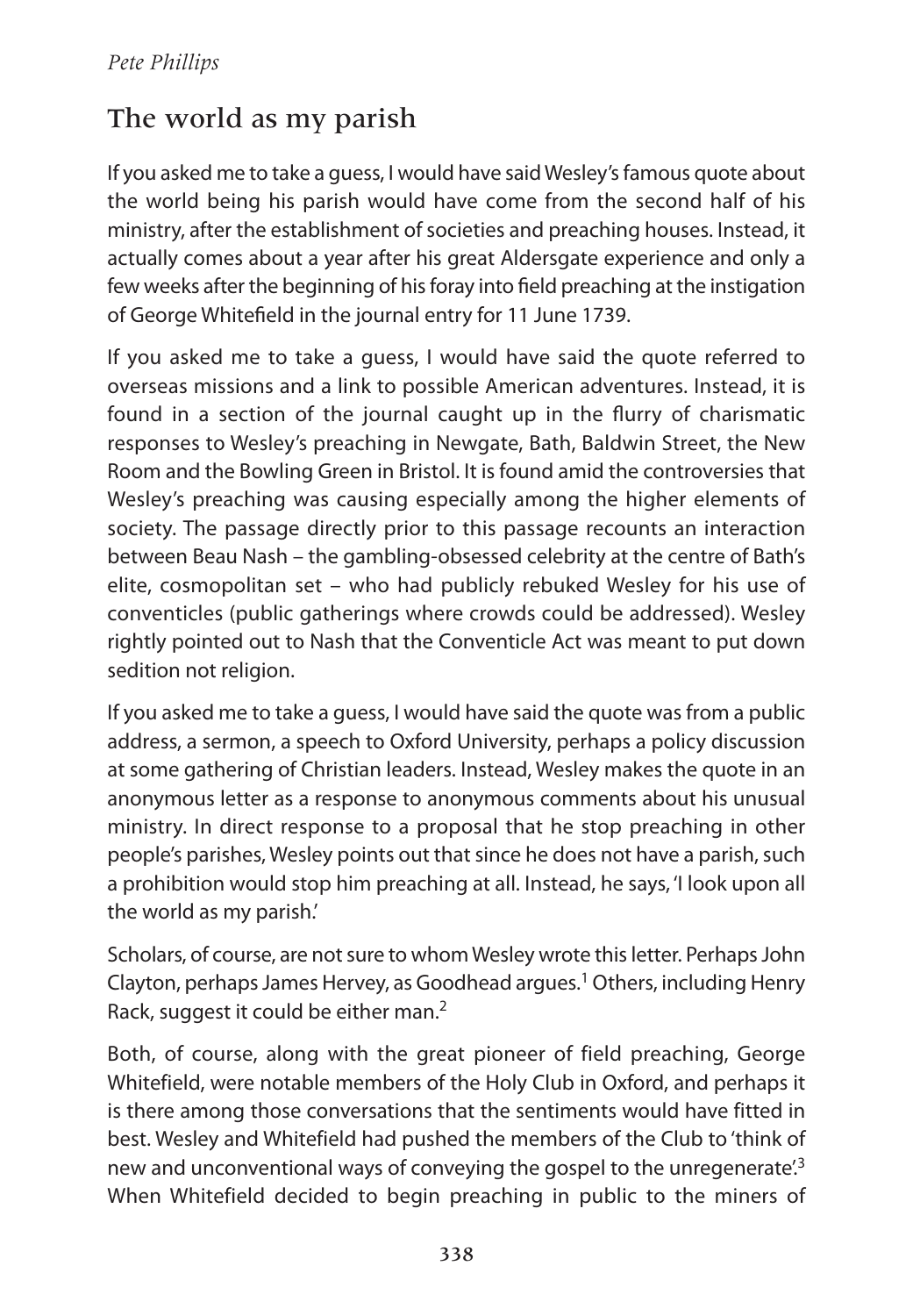Kingswood in February 1739, he goaded Wesley to come and join the endeavour.<sup>4</sup> And, indeed, Wesley did – choosing to become even more vile for the sake of the gospel.

Whoever Wesley's correspondent was, there seemslittle new in what Wesley is saying here – his colleagues in the Holy Club and field preachers throughout Scotland, Northern Ireland and Wales would have understood precisely the argument he was making and the context in which he was making it.

But what does he actually say?

11 June 1739:

You say, you cannot reconcile some parts of my behavior with the character I have long supported. No, nor ever will. Therefore I have disclaimed that character on every possible occasion. I told all in our ship, all at Savannah, all at Frederica, and that over and over, in express terms, 'I am not a Christian; I only follow after, if haply I may attain it.'

If you ask on what principle I acted, it was this: 'A desire to be a Christian; and a conviction that whatever I judge conducive thereto that I am bound to do; wherever I judge I can best answer this end, thither it is my duty to go.' On this principle I set out for America; on this I visited the Moravian church; and on the same am I ready now (God being my helper) to go to Abyssinia or China, or whithersoever it shall please God, by this conviction, to call me.

. . .

Permit me to speak plainly. If by catholic principles you mean any other than scriptural, they weigh nothing with me; I allow no other rule, whether of faith or practice, than the holy Scriptures. But on scriptural principles, I do not think it hard to justify whatever I do. God in Scripture commands me, according to my power, to instruct the ignorant, reform the wicked, confirm the virtuous. Man forbids me to do this in another's parish; that is, in effect, to do it at all, seeing I have now no parish of my own, nor probably ever shall. Whom then shall I hear, God or man?

I look upon all the world as my parish; thus far I mean, that, in whatever part of it I am, I judge it meet, right, and my bounden duty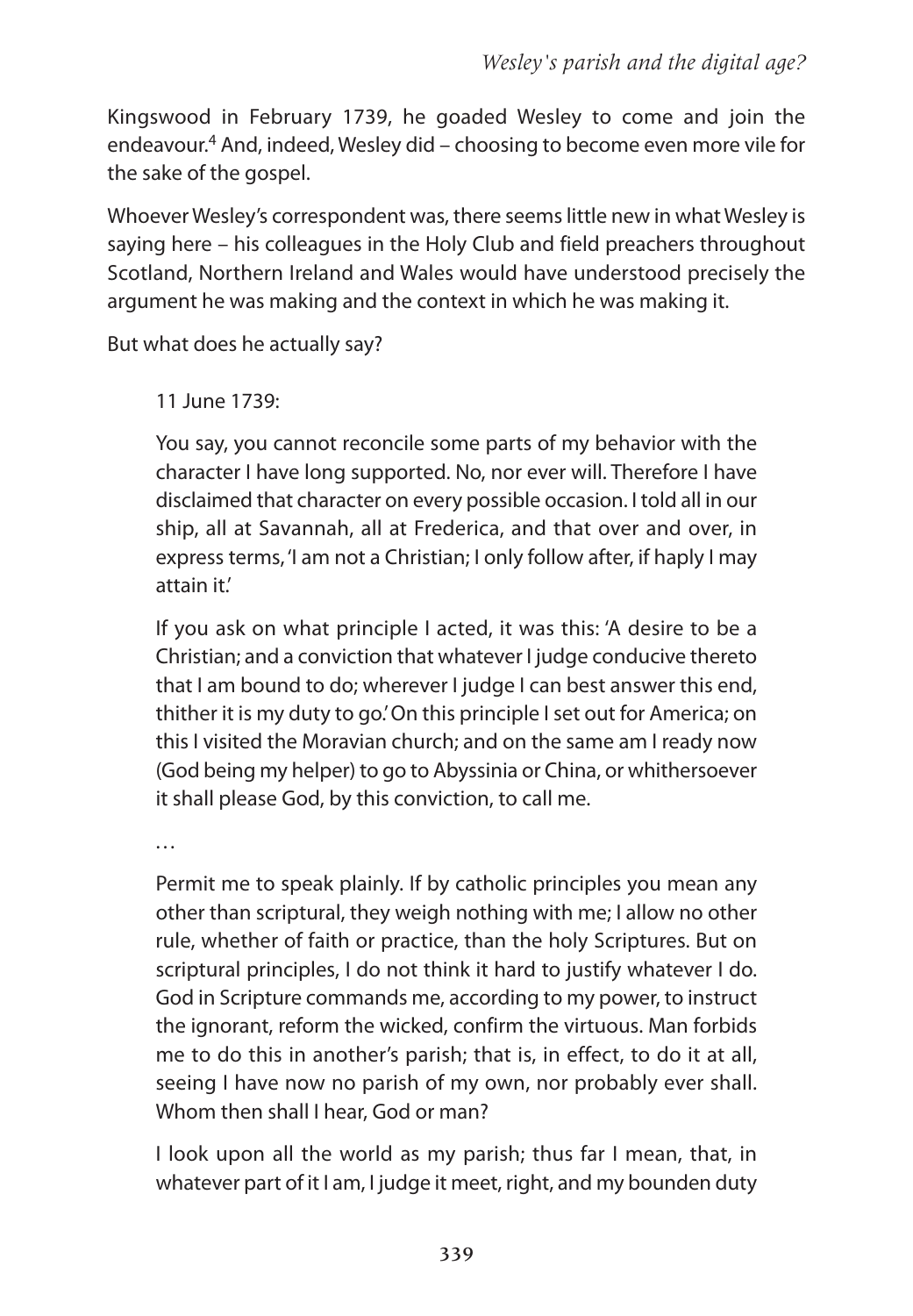to declare unto all that are willing to hear, the glad tidings of salvation. This is the work which I know God has called me to; and sure I am that His blessing attends it. Great encouragement have I, therefore, to be faithful in fulfilling the work He hath given me to do. His servant I am, and, as such, am employed according to the plain direction of His Word, 'As I have opportunity, doing good unto all men'; and His providence clearly concurs with his Word; which has disengaged me from all things else, that I might singly attend on this very thing, 'and go about doing good.' 5

The context, despite the references to Georgia, abyssinia and China in the opening paragraphs, is not world mission but rather the mission to the poor in Bristol – to his decision to become more vile and followWhitefield's example. In the weeks running up to the letter, Wesley talks of preaching to almost 50,000 people in the area around Bristol and Bath – a massive number of people for the time. His journal is full of revivalist experiences, of showy conversions, and spectacular healings accompanying his ministry – and the utter contempt of the Church and some of his former colleagues. It is in this context that Wesley makes use of his status as a Fellow of Lincoln College – to preach not in a parish but to every part of the Church, not stand by parochial boundaries and the niceties of the Church but instead to transcend those boundaries to bring the gospel to whoever needed to hear it – 'to instruct the ignorant, reform the wicked and confirm the virtuous'– indeed, to ensure that those who preferred the alehouses and other places of relaxation on Sundays might still hear the good news of the gospel – publically, openly, freely.

Evidently, this was difficult territory for Wesley: 'Pressed by those on one side', as Rack points out,<sup>6</sup> wishing to substitute their own church order for that of the Church of England and those on the other side condemning him even for his own'irregularities', which he saw as consistent with an overall loyalty to the Church. But in this famous phrase, he takes the moral high ground – every grave or tombstone, every wall or mound, every market cross or tree stump was now a pulpit. Every moment, every gathering of people, an opportunity to preach the gospel. Wesley did indeed regard the whole world as his parish. When he makes the decision to answer the need in the Americas, this early saying becomes prescient of Methodism's global reach.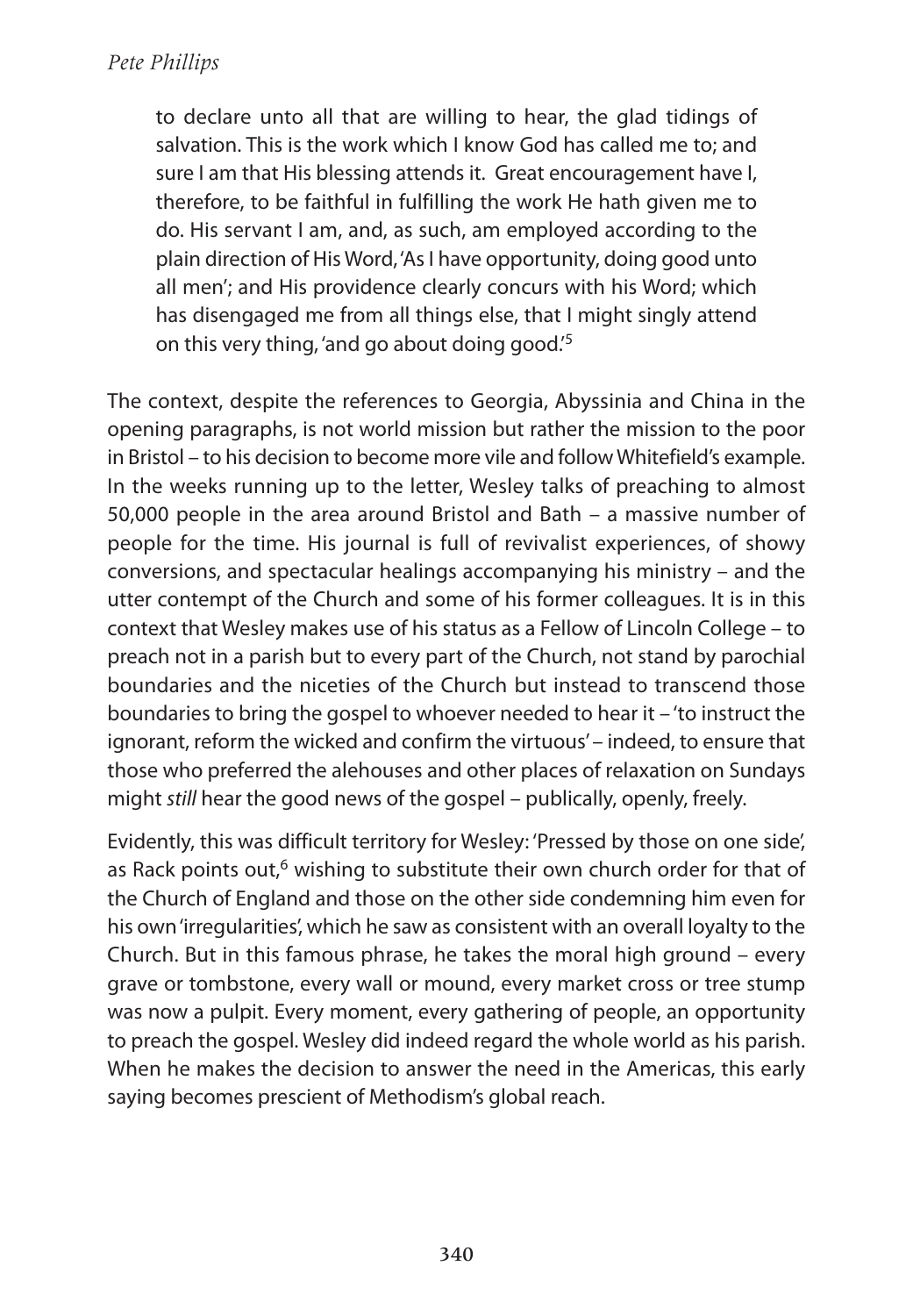# Reflecting on digital culture

In 2009, Pope Benedict wrote a message especially directed to digital millennials – those who have grown up within a digital world. It was entitled 'New Technologies, New Relationships. Promoting a Culture of Respect, Dialogue and Friendship'. In it, Pope Benedict argues:

These technologies are truly a gift to humanity and we must endeavour to ensure that the benefits they offer are put at the service of all human individuals and communities, especially those who are most disadvantaged and vulnerable.<sup>7</sup>

He goes on to call on Catholic believersto bring their own Christian witnessto the digital world – pointing to the early Church's embrace of contemporary technology for evangelisation and the need to do just the same in our own contemporary setting:

Just as, at that time, a fruitful evangelization required that careful attention be given to understanding the culture and customs of those pagan peoples so that the truth of the gospel would touch their hearts and minds, so also today, the proclamation of Christ in the world of new technologies requires a profound knowledge of this world if the technologies are to serve our mission adequately.

In Pope Francis' recent encyclical on the environment, Laudato Si', he raises a number of issues with that same technology. The two popes speak only seven years apart, but so much has happened in those seven years – from the first inklings of the power of Facebook and Twitter, to mass adoption of social media and its impact on global society. So, in a more guarded appreciation of the impact of digital culture, Pope Francis argues:

When media and the digital world become omnipresent, their influence can stop people from learning how to live wisely, to think deeply and to love generously ... True wisdom, as the fruit of selfexamination, dialogue and generous encounter between persons, is not acquired by a mere accumulation of data which eventually leads to overload and confusion, a sort of mental pollution.<sup>8</sup>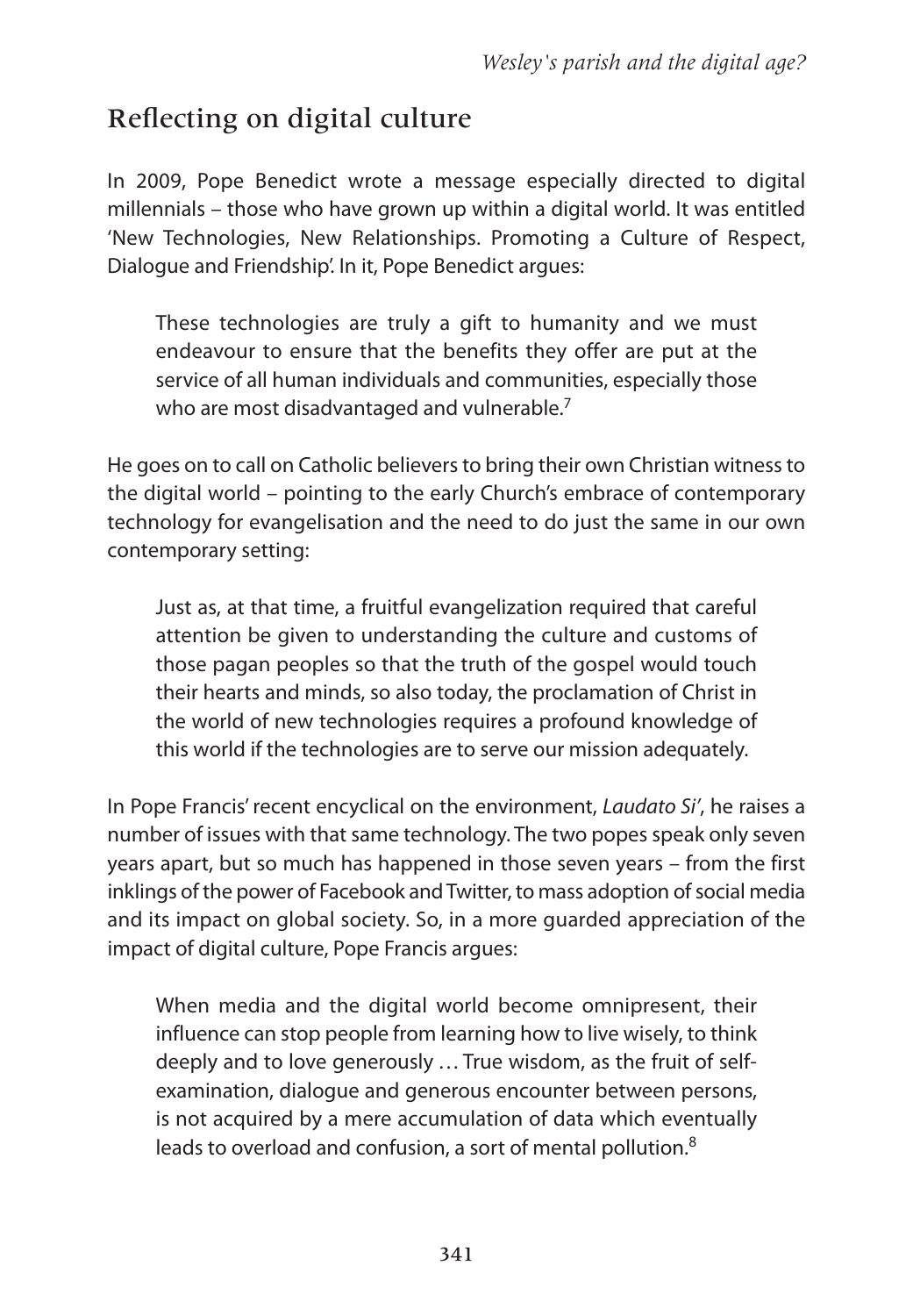Real relationships with others, with all the challenges they entail, now tend to be replaced by a type of internet communication that enables us to choose or eliminate relationships at whim, thus giving rise to a new type of contrived emotion which has more to do with devices and displays than with other people and with nature.

Indeed, in his earlier encyclical Evangelii Gaudium, Francis had raised similar concerns about the impact of individualisation and consumerism in contemporary society, which can weaken 'the development and stability of personal relationships and distort family bonds'. The brunt of Pope Francis' argument in Laudato Si', though, is not the dangers of social media, but the detrimental effect on the environment and human flourishing that the growth of a purely technocratic paradigm will have. When we see the earth simply as a resource to be harvested, as raw materials for consumerist technology, then we will destroy that very earth and the humanity it nurtures. This echoes Heidegger's arguments in The Question Concerning Technology about the power of technology to turn all creation into a resource bank for its own use. $^9$ 

From a secular point of view, Robert MacDougall talks of our contemporary culture in terms of Digination, drawing strongly on Marshall McLuhan's concept of the global village.<sup>10</sup> MacDougall argues that technology has, by and large, become not just a desirable accompaniment to contemporary life but a necessary one. Without digital, he argues, we feel left out (FOMO $11$ ), lacking, incomplete. He refers to McLuhan's discussion about the role of the car in the USa in the middle of the last century: 'although it may be true to say that an American is a creature of four wheels ... it is also true that the car has become an article of dress without which we feel uncertain, unclad, and incomplete in the urban compound.<sup>'12</sup> In other words, technology, increasingly so with adaptability, wearability and'embeddability'of digital technology, has become not just an 'accepted' but an 'assumed' part of the culture we live in. There are plenty of anecdotes and studies about the way in which digital millennials, especially, see technology not as a luxury but as a necessity in today's culture.<sup>13</sup> MacDougall notes that the pervasive use of technology in education, in the workplace, in the domestic environment and indeed throughout entertainment culture, means that humanity is not choosing to adopt technology but that it is becoming an assumed substratum to human existence. There are already parodies adding Wi-Fi connectivity to the bottom of Maslow's hierarchy of needs. We are, as Amber Case argues, already cyborgs.<sup>14</sup>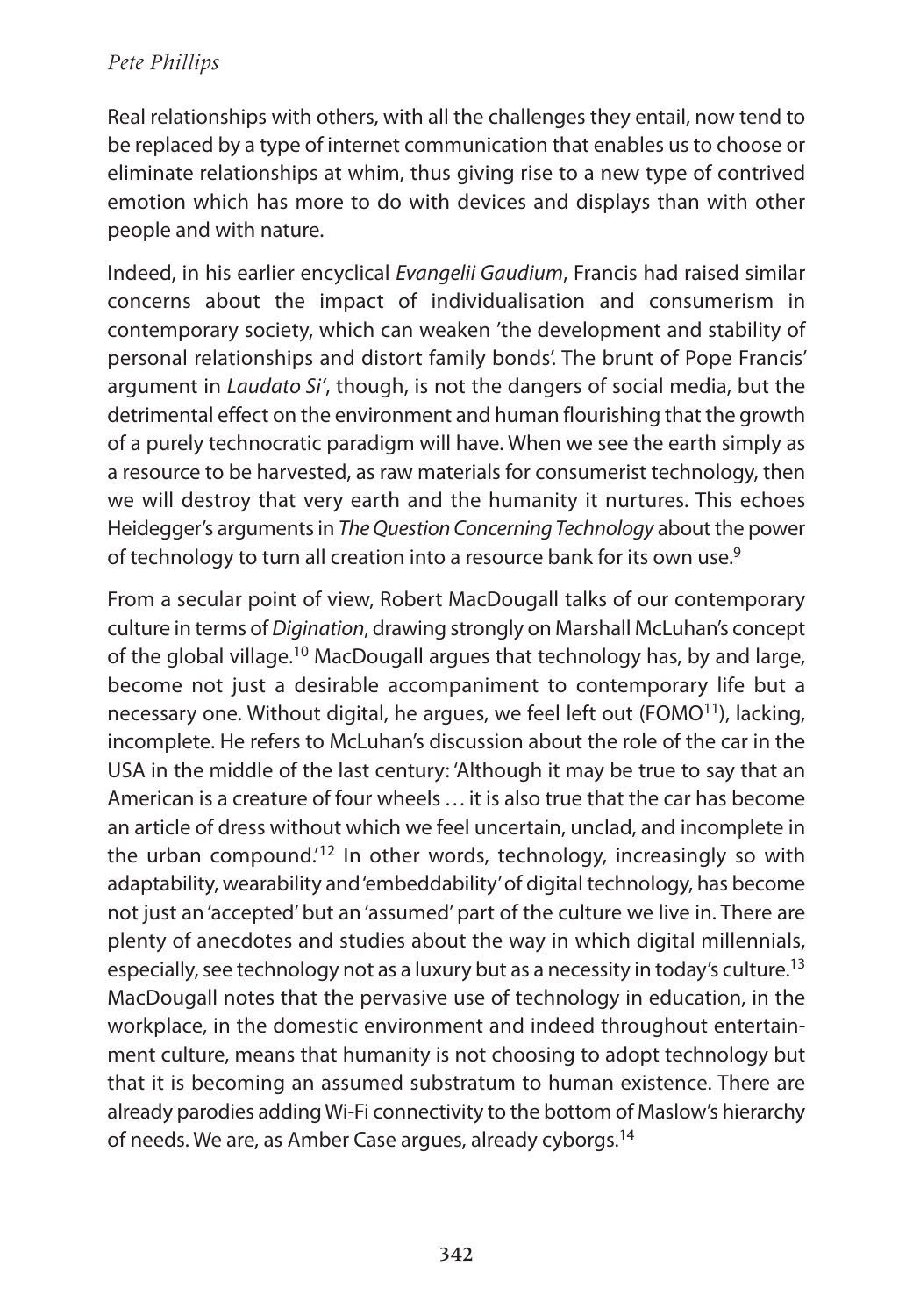Benedict, Francis, MacDougall and Heidegger have other ideas about technology and media ecology – especially technology as good for humanity, as enhancement of the human identity, picking up a good deal of the conversation around the Social Shaping of Technology promoted within Heidi Campbell and Pauline Cheong's work on the interface between religious culture and technology. <sup>15</sup> Quoting Pope John Paul II in 1981, Francis talks of science and technology (Laudato Si', #102–103) as'the products of a God-given human creativity', enabling men and women immersed in the material world to'leap'into the world of beauty: 'in the beauty intended by the one who uses new technical instruments and in the contemplation of such beauty, a quantum leap occurs, resulting in a fulfillment which is uniquely human.'

Or, in Heidegger's words:

Once there was a time when the bringing-forth of the true into the beautiful was called techne. And the poiesis of the fine arts was called technē ... [the arts] brought the presence of the gods, brought the dialogue of divine and human destinings, to radiance. And art was simply called technē. It was a single, manifold revealing. It was pious, promos, i.e. yielding to the holding and safe-keeping of truth.<sup>16</sup>

So, in his message for the World Day of Social Communications 2016, Pope Francis makes the point that all communication reflects the heart of the communicator. For the Christian communicator, therefore, our digital engagement should reflect God's compassion, tenderness and forgiveness for all – communication touched by God's power and filled with his mercy. Towards the end of the message, Francis talks of the digital space as a public square:

The digital world is a public square, a meeting-place where we can either encourage or demean one another, engage in a meaningful discussion or unfair attacks ... The internet can help us to be better citizens. access to digital networks entails a responsibility for our neighbour whom we do not see but who is nonetheless real and has a dignity which must be respected. The internet can be used wisely to build a society which is healthy and open to sharing ...

. . . This is a gift of God, which involves a great responsibility. I like to refer to this power of communication as'closeness'. The encounter between communication and mercy will be fruitful to the degree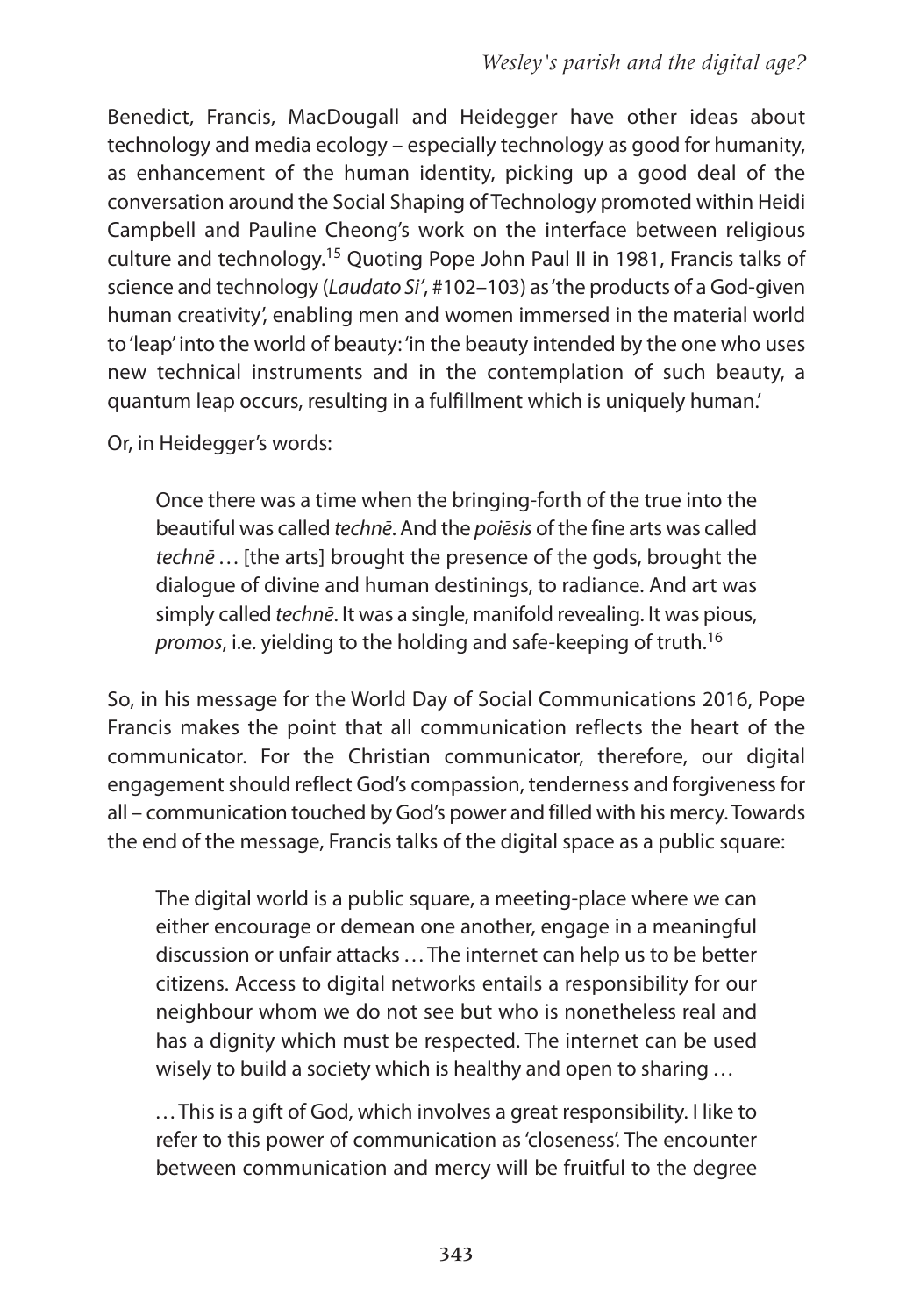that it generates a closeness, which cares, comforts, heals, accompanies and celebrates. In a broken, fragmented and polarized world, to communicate with mercy means to help create a healthy, free and fraternal closeness between the children of God and all our brothers and sisters in the one human family. 17

Clearly, then, the need to evangelise contemporary society remains (Evangelii Gaudium, #68–70), embedding faith within contemporary culture by'sparking new processes for evangelizing culture'. Modern popes seem to echo the call of Wesley and Whitefield for new ideas on evangelising all the people, not just the few who come into a church building, for flooding the public square with the gospel, for making every wall into what Charles Wesley called'Whitefield's Pulpit'.

# **Digitality**

Digital is everywhere. But how do you sum it up – how do you talk about it? How do you get a goldfish to discuss the water in which it lives or the human being to discuss the essence of the air she breathes? Digital is the bringing together of interpersonal communications, advanced personal computing technology, mobile technology, data-handling technology and the gradual transformation of the military's ArpaNet into Tim Berners Lee's World Wide Web. Google's thought leaders, Eric Schmidt and Jared Cohen, talk of it as the greatest experiment in anarchy ever – a global network of 7 billion people able to access more and more information:

Hundreds of millions of people are, each minute, creating and consuming an untold amount of digital content in an online world that is not truly bound by terrestrial laws. This new capacity for free expression and free movement of information has generated the rich virtual landscape we know today. Think of all the websites you've ever visited, all the emails you've sent and the stories you've read online, all the facts you've learned and fictions you've encountered and debunked. Think of every relationship forged, every journey planned, every job found and every dream born, nurtured and implemented through this platform. Consider too what the lack of top-down control allows: the online scams, the bullying campaigns, the hate-group websites and the terrorist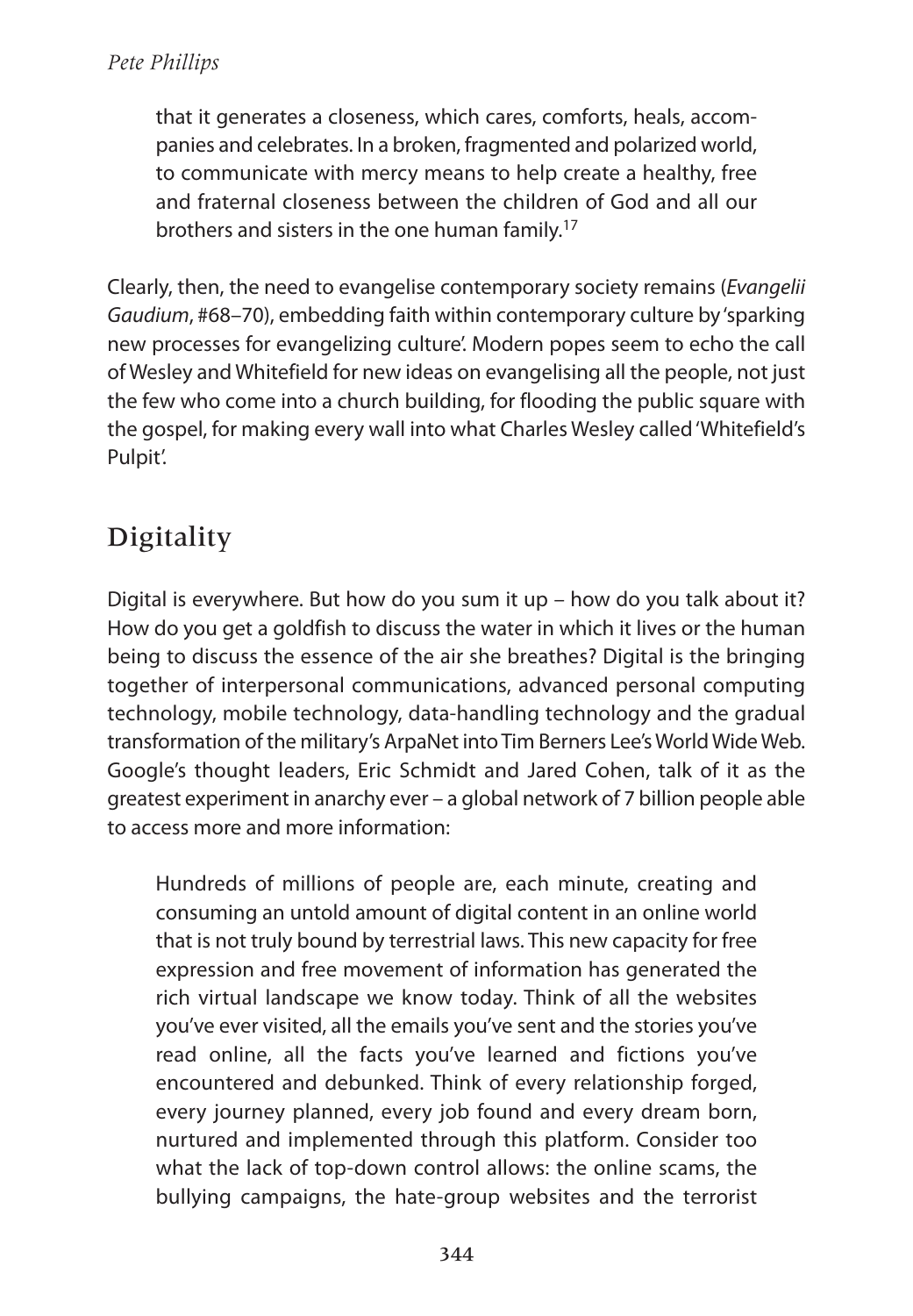chatrooms. This is the internet, the world's largest ungoverned space.<sup>18</sup>

If you want to see that in numbers, go to the scary Internet Stats website (http://www.internetlivestats.com), which will give you all the figures for the latest 24 hours. (When I looked there had been 116 billion emails sent that day!)

In the UK, according to government statistics, 86 per cent of adults, over 44 million people, were using the internet in 2015, <sup>19</sup> or, on an independent site, 91.6 per cent of the whole population or 59.3 million people. And 58.7 per cent in the UK are on Facebook – 38 million of us. Age matters, of course, with engagement tailing off with age:

99% among those aged 16–34 95% among those aged 35–54 87% among those aged 55–64 71% among those aged 65–74 33% among those aged 75+.

However, engagement with the internet is less prevalent among the disabled, with about 28 per cent of disabled people regarded as non-users. Moreover, despite the massive percentages using the internet, many of the so-called fringes are less well represented, with the lowest engagement figures in Northern Ireland, Pembrokeshire, Cornwall and Teesside. Interestingly, those levels of internet penetration are comparable to the larger European countries such as Germany (88.4 per cent), France (83.8 per cent), Spain (76.9 per cent) and Sweden (94.6 per cent). Indeed, Scandinavian countries are better connected than the UK. Other European countries are less well connected – such as Poland (67.5 per cent), Italy (62 per cent), Greece (63.2 per cent) and Bulgaria (63.2 per cent).

But what do people actually do online? Research measuring the behaviour of over 73,000 people in 2015 by the Internet advertising Bureau found that the following activities were common:<sup>20</sup>

| Social media accounts | 31% – mobile/tablet 21%, desktop 10% |
|-----------------------|--------------------------------------|
| Entertainment         | 27% - mobile/tablet 8%, desktop 19%  |
| Games                 | 11% – mobile/tablet 9%, desktop 2%   |
| Instant messaging     | 8% - mobile/tablet 7%, desktop 1%    |
| <b>News</b>           | 7% - mobile/tablet 5%, desktop 2%    |
| Email                 | 6% – mobile/tablet 1%, desktop 5%    |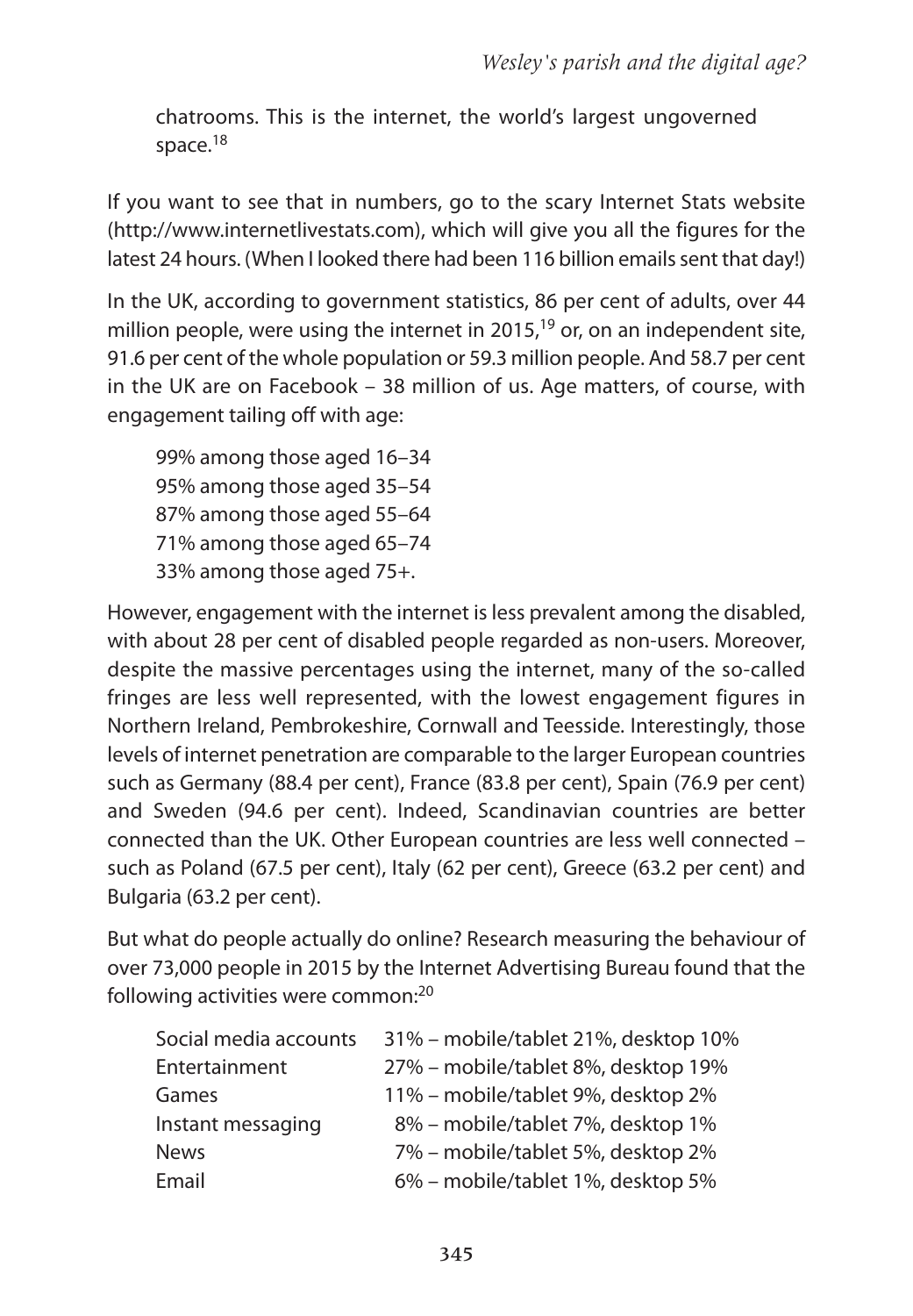That same research found that, on average, people spend 2 hours 51 minutes online each day, at both work and at home.

another report, from multiview.com, argues that we spend seven hours a day online and includes much more awareness of surfing activity – clicking from site to site trying to find the relevant information we need or just window shopping information. So, this report argues we spend:<sup>21</sup>

28% surfing social media 24% checking emails 23% surfing content 19% surfing video 6% shopping online 1% searching.

What is clear is that the entertainment number is rising rapidly with more and more accessto TV on demand. Most young people no longer watch broadcast, scheduled TV. Instead, they make use of catch-up TV, Netflix, Amazon Video, Now TV and similar series. Binge-watching box sets or movies is now more and more common. Moreover, YouTube is the second largest web search engine, and YouTube and Netflix now count for over half of all internet activity at any moment, with over 150,000 hours of video being watched every minute.<sup>22</sup>

Moreover, there is nothing in these reports of the problem of online pornography, with an estimated 21.2 billion visits to one porn site alone in 2015 (Pornhub) where people consumed 4.4 billion hours of pornographic material. That's just one website – with the UK having the second largest per capita page views. 23

Digital is everywhere. It's not just about smartphones, computing tech and social media. It's about Universal Credit being accessible only online; about Google Books working with academic libraries to upload vast numbers of books to help reach the so-called Singularity when all knowledge is available to support some form of machine-enabled artificial intelligence; it's about data and surveillance; it's about tracing our behaviour, our location, our likes and our connections; it's about the way that Google and Facebook know us better than we know ourselves – able already to predict when a couple will split up; able to use the data we input to relay back to us the items that would perfect our consumerist paradise. It's about MOOCS (massively open online courses) and SPOCs (small-scale private offline courses), flipped classrooms, online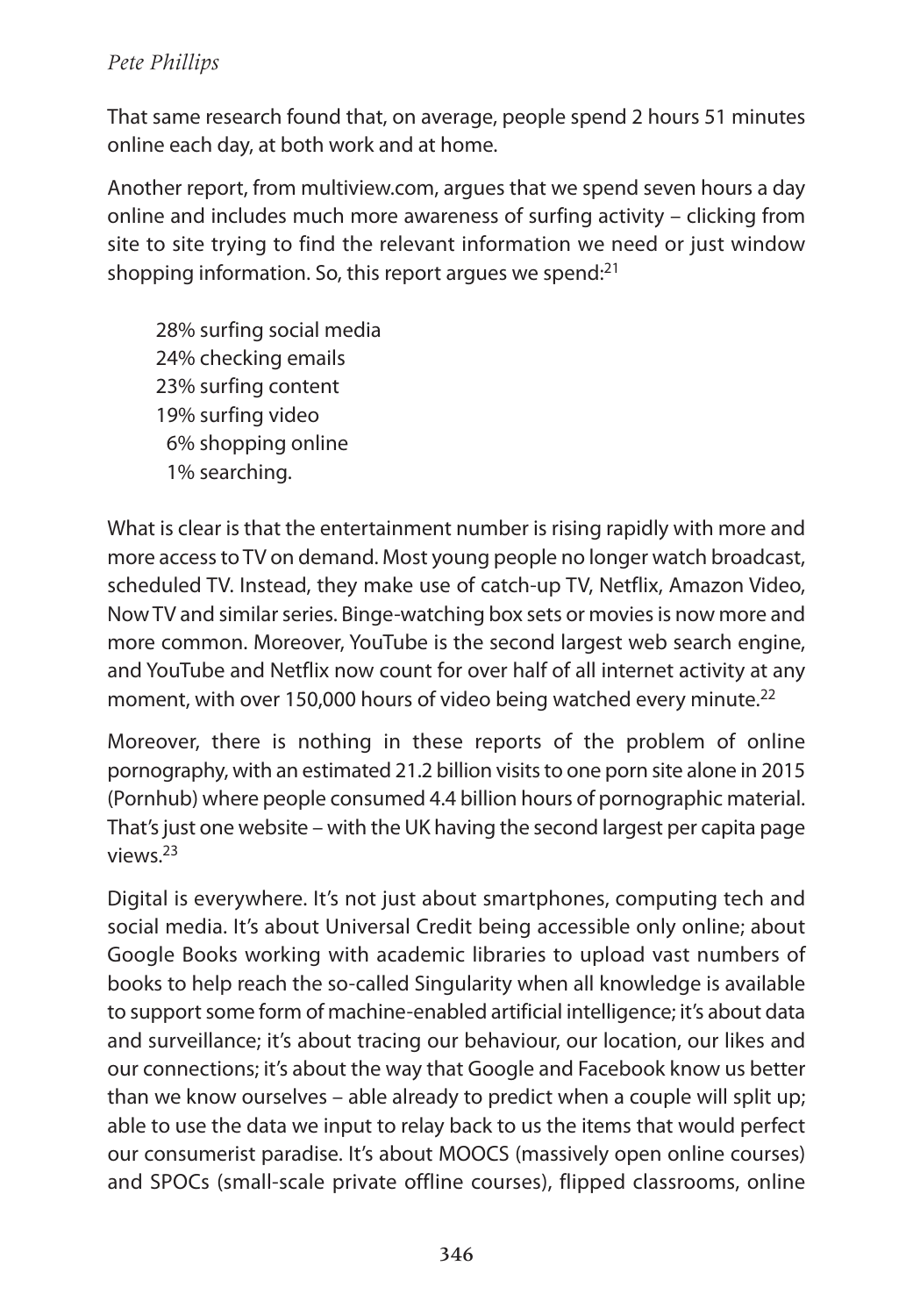access to knowledge and libraries, and remote contact courses taking over from residential training. It's about television programmes being available when we want them rather than being scheduled; about theatre productions being distributed through cinema screens; about David Hockney drawing pictures on his iPad; about virtual reality, transhumanism and the everincreasing interest in cyborgs, robots and space.

and notice what I haven't mentioned – brands of technology, levels of computing, high definition, wearables, body adaptations, drones, Twitter, Snapchat, Huffington Post, Tinder, the internet of things, the internet of everything. Digital is all that is online, but increasingly every part of our offline presence as well. It is very hard indeed not to have an online identity nowadays, as the recent Channel 4 series Hunted made absolutely clear. As MacDougall puts it:

The introduction or removal of any means of communication tends to create reverberations throughout the entire cultural system. Despite their protestations to the contrary, I'm pretty sure late adopters and even [digital] abstainers are not exempt from the psychological, social, and cultural effects and side effects of modern communication technology. While there are certainly varying degrees of immersion – that is to say, while some of us live in the high-rise downtown district, some at the city limits, and still others out in the proverbial 'woods' – we all live in Digination today.<sup>24</sup>

# The digital public square

In her Dimbleby Lecture in 2015, Martha Lane Fox talked of the possibilitiesfor Digital Britain:

It is within our reach to leapfrog every nation in the world and become the most digital, most connected, most skilled, most informed on the planet. And I think that if we did that, it would not only be good for our economy, but it would be good for our culture, our people, our health and our happiness.<sup>25</sup>

aware of the difficulties besetting the digital world, of the negative impressions of some leading experts and of the same gulf between private virtuous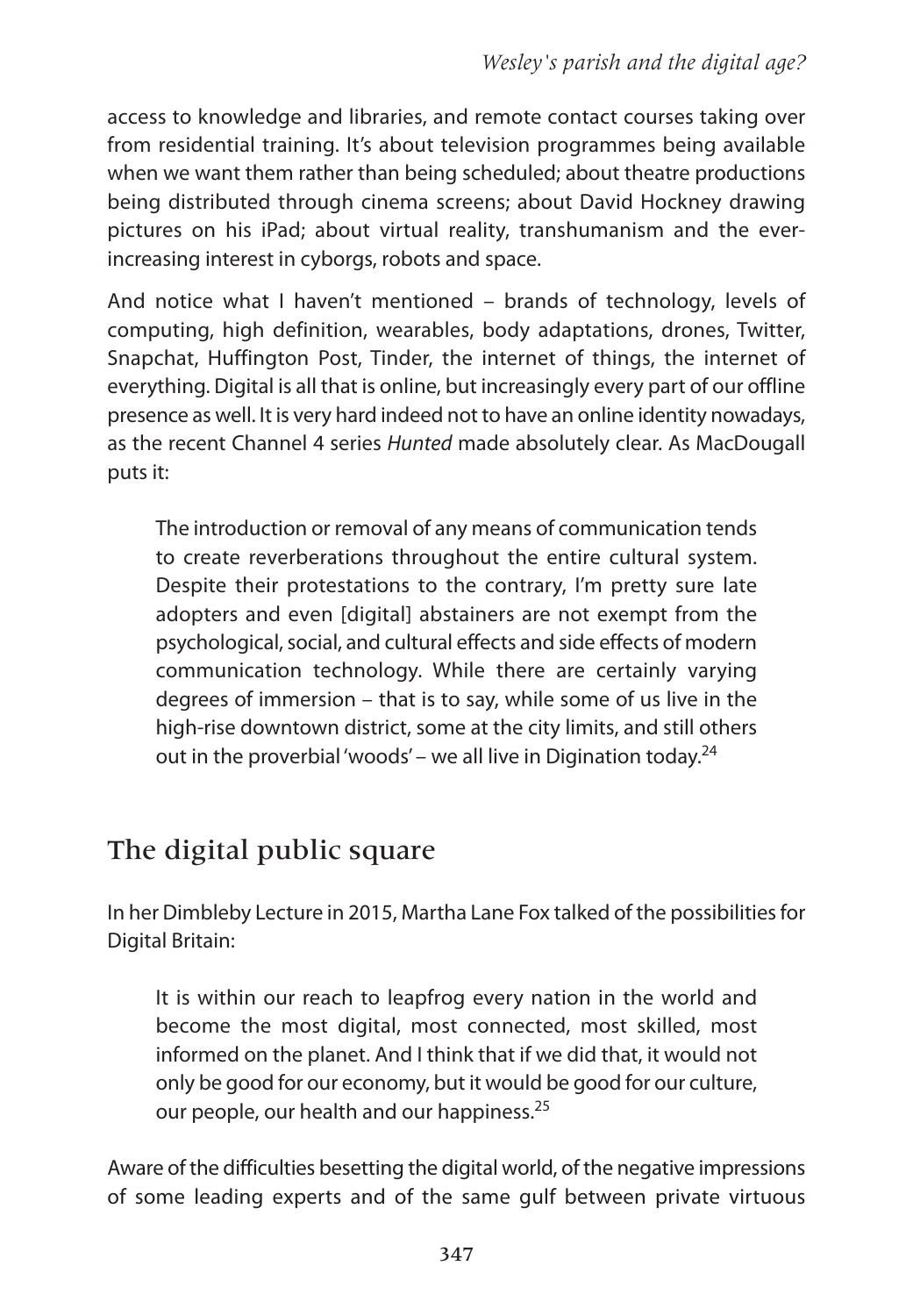reflection and excessive internet consumerism that Pope Francisraised, Martha Lane Fox still looks with hope for what could be done in digital culture. She picks up the words of the late, great Aaron Swartz: 'It's not OK not to understand the Internet anymore.' As Martha Lane Fox continues: 'It doesn't matter if you're 80 or eight, if you're online once a year or once a minute, understanding where the internet came from and what it can do will help you make more sense of the world.'

I'd take this line of argument even further: saying that the digital age is not part of the agenda of the Church is as culturally insensitive to the missional prompting of the Holy Spirit as Bishop Butler telling Wesley that what he and Whitefield were doing was'a horrid thing, a very horrid thing' and that they should'Go hence'from Bristol.

Like Wesley, we must become more vile and enter into our own form of field preaching, our own form of evangelisation of the masses. We may already be following Wesley's example of going out into the town squares and marketplaces, but perhaps also we are being called to go out into the digital world, the digital public spaces, to engage with people who now refuse point blank to take any notice of those of us who sit in our pews and think that society will flood back to church without usfirst going out to make connection with them! Again, back to Pope Francis:

In fidelity to the example of the Master, it is vitally important for the Church today to go forth and preach the Gospel to all: to all places, on all occasions, without hesitation, reluctance or fear. The joy of the Gospel is for all people: no one can be excluded.<sup>26</sup>

Wesley's passion for field preaching was not fuelled by rebellion against anglican orders, nor a pre-Communist proto-Marxian dream of transforming society into a just world. Instead, Wesley was compelled to preach the good news about Jesus; to share the good news about how Jesus offered salvation for all. Or, as Wesley put it in that letter in his journal on 11 June 1739:

If you ask on what principle I acted, it was this: 'A desire to be a Christian; and a conviction that whatever I judge conducive thereto that I am bound to do; wherever I judge I can best answer this end, thither it is my duty to go.' On this principle I set out for America; on this I visited the Moravian church; and on the same am I ready now (God being my helper) to go to Abyssinia or China, or whithersoever it shall please God, by this conviction, to call me.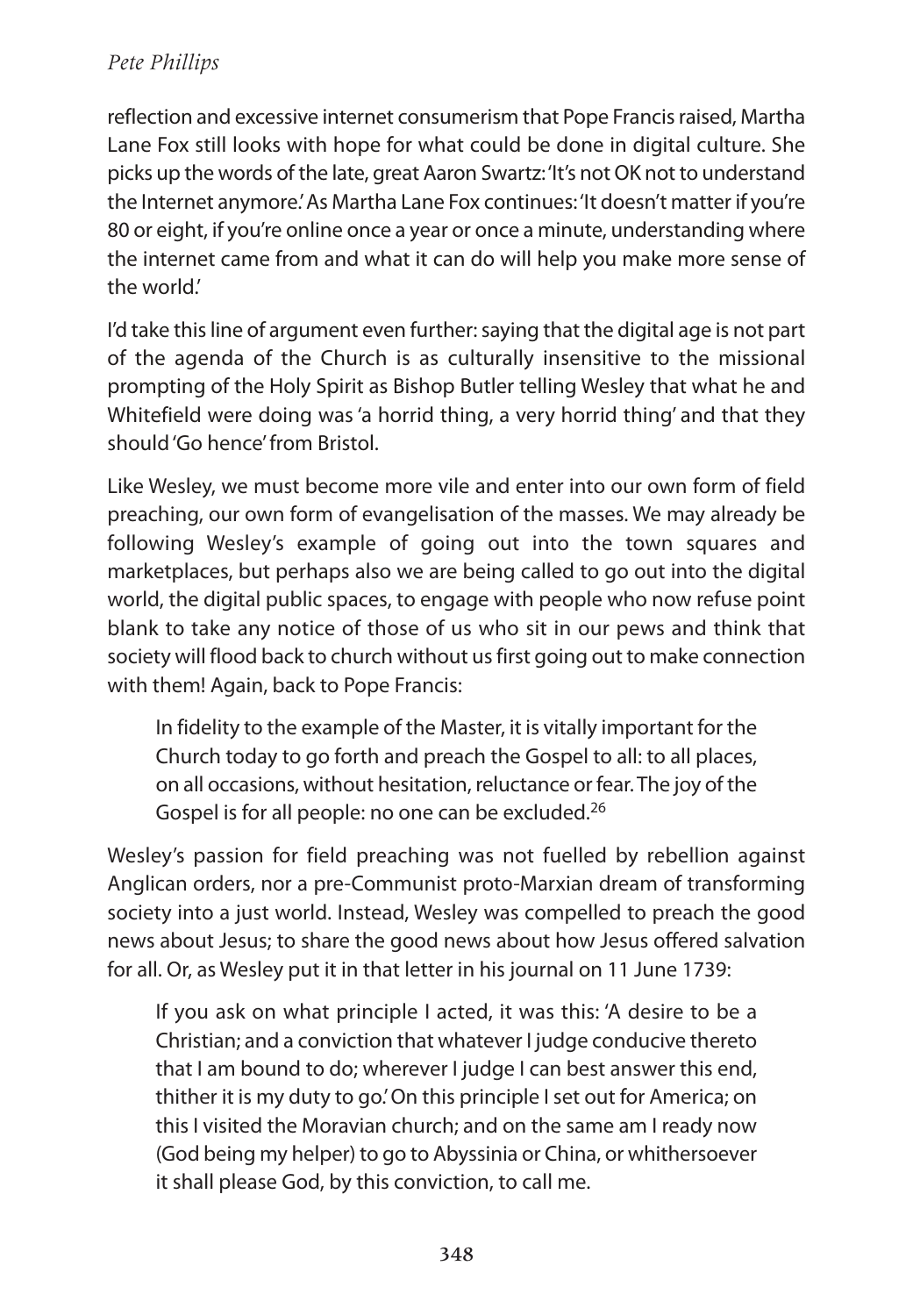In other words, to be a Christian. To be real to our identity asfollowers of Christ, we are called to be, to do, to go wherever we feel that we can express that Christianity. Now, there is in this a recipe for disaster – we are hooked on the idea that God lives in church, hides among the pews, sleeps under the communion table. When I worked at Cliff, we took a bunch of students to London for an 'Evangelism through the arts' course. I abandoned them at the door of Tate Modern and said, 'Go find God'. Half of them walked straight through Tate Modern, out the other side, across the river, and into St Paul's Cathedral. Surely, here is where you find God. Another quarter looked around a floor or two and joined their friends across the river. A few wandered off down the Thames. about 10 per cent came back talking of their fascination with the presence of God in this piece of art or in that encounter with a painting or in the conversation with fellow travellers around the gallery.

The Holy Club, especially Whitefield and Wesley, seemed to have come to an awareness that they shared with Cuthbert and Aidan and their fellow northern saints. You find God, you live out the gospel, as you walk among the people out in the world. That's where God is found. Yes, you do find God in church, in the liturgy, the worship, the devotion, the Bible study, the community of those who love him. But God, if he is truly omnipresent in the world, spends much more time in forests and art galleries, on council estates and in refugee camps, in city bars and French cafes, with the poor and the despised, the persecuted and the unloved, than he does with us in church. Surely we still believe this? Remember Matthew's story of the Temple veil torn in two from top to bottom (Matthew 27:51), that which divided God from his people, which corralled the presence of God within the Holy of Holies – that wastorn asunder by the power of Jesus' love on the Cross. Too often, as the chapel doors close at the beginning of the service, we seem to want to sew the veil back up again.

# The digital parish

Wesley's digital parish needs to take on some of the characteristics of his field preaching and of his ministry of both evangelisation and organisation – a mixture of sharing the good news, calling to conversion and of accountable discipleship within a worshipping community centred on the Bible. I wonder whether those are the five pillars of Methodism – evangelism, conversion, discipleship, worship and the Bible – and all of them riven through not with the individualism of the age but within social holiness, a social (community-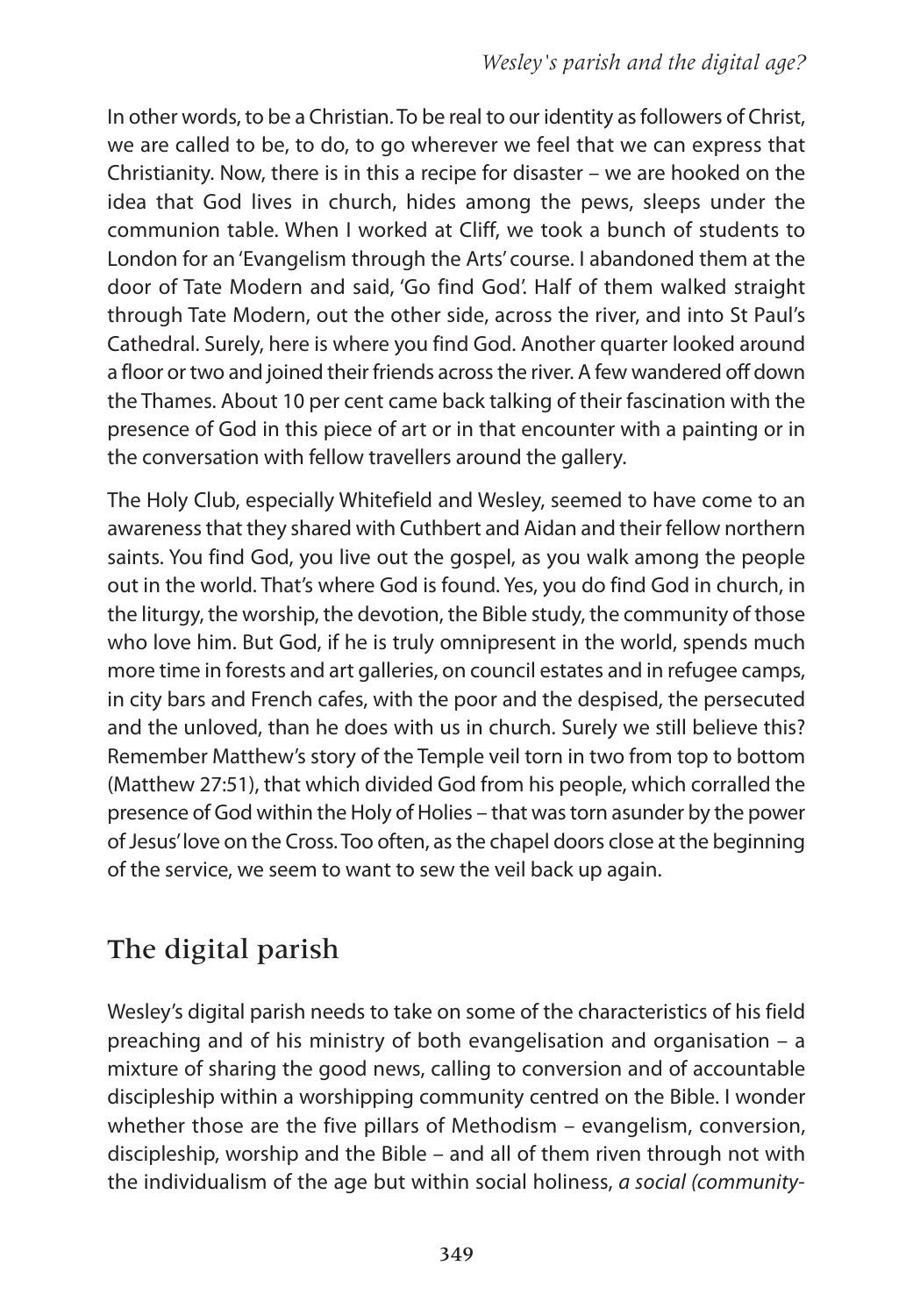centred) holiness which seeks to spread scriptural holiness throughout both the geographic and digital landscape.

Let me propose four aspects of a digital approach to working out our Methodist identity magnified by aspects of the digital culture.

### *1 Digital Arminianism*

That 'all people need to be saved' has long been a central tenet of Wesleyan Christianity. We are an inclusive church – one that believes that salvation is available for everyone, not just a chosen few, but also that church and community is for all. We believe that God's call to find life in all its fullness in Christ is an opportunity for every human being to take up. We believe those five pillars of Methodism are for everyone – evangelism, conversion, discipleship, worship and the Bible – regardless of age, race, gender, sexuality, economic or political status, physical or mental health or ability.

It is important to note how the digital could help us to make much more of that. Because of the near omnipresence of the digital in our society, digital offers us a much greater audience and a much more diverse audience than we will ever have in the pulpits of our churches. Long ago, Marshall McLuhan referred to the contraction of world culture into a global village. Digital creates that reality, helping us to be both local and global at the same time. But also, it does this at an increasingly affordable cost, to include all members of our society within the discourse of the global village. The digital divide is increasingly one of choice rather than economics, with many developing nations leapfrogging Western nations in embracing what the digital offers through use of locally adapted technologies, zero Facebook, electronic banking and so on, and eschewing Western luxury approaches to technology.

Digital affirms opportunity for all to be connected together. But digital does more because it offers a voice to those without a voice. It offers a global village where all voices carry the same weight. Digital is a great form of democratic levelling, however much capitalism strives to give more and more power to the wealthy and to business interests. An optimistic view of digitality offers a view of all people having an equal say in the future of the world.

Moreover, asynchronous communication gives people time to think, to contribute at a slower pace so that conversation isn't always dominated by those present and confident to speak up, or by emotional outbursts, or by testosterone! It allows usto transcend some of the limitations of being present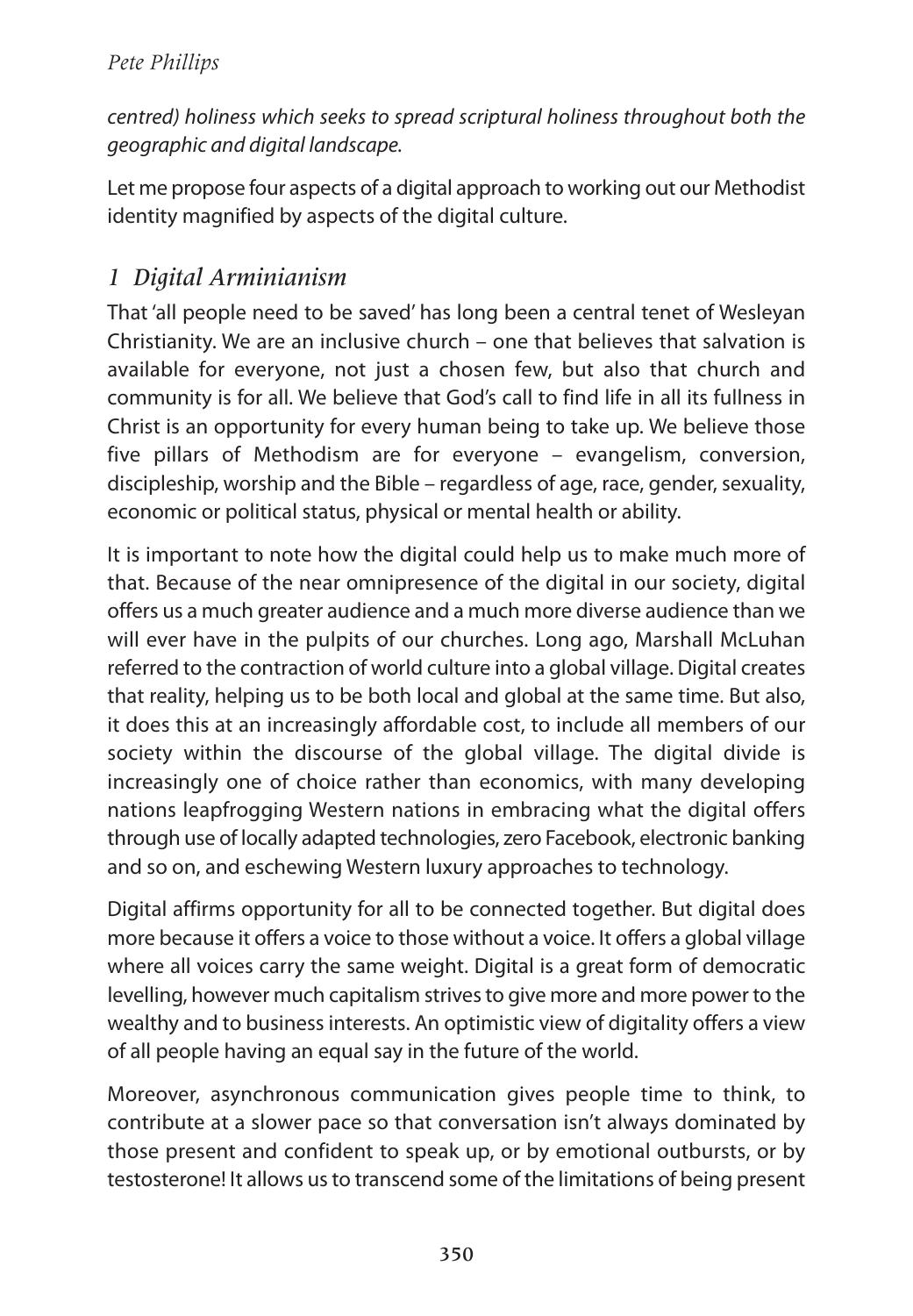and subject to the prejudices we all too often show. It allows voices from the margins and from the global Church to speak into our conversations.

So, whether your voice has been stifled because of your age, gender, sexuality, mental health, disability, race or wealth, digital communication can offer you the opportunity to speak again. A radical digital Arminianism is both offered to all and also welcomes the contributions of all.

# *2 Digital field preaching*

If Methodism is open to all, we need to get that message to everyone. Methodism has to reject our Babylonian captivity to our preaching house, chapels and churches. Methodism cannot afford to rely on an attractional model for growth any longer. Once children flocked to our Sunday schools. Our uniformed organisations and social events were packed with local residents. The Methodist chapel was the centre of so many communities. Too often now our churches are small and our congregationsincreasingly elderly. The faithful who gather are still faithful and wonderful and godly people. But there are too few Methodist churches that are reaching out into their local communities and making the gospel message accessible to all. Thank God there are some. But by embracing digital, we can break out of the church walls, pull down the chapel divide and reach out to all people. Through engaging with Facebook and local digital forums, by campaigning on local issues and learning what makes the community tick, we can earn a voice; by breaking out of the church and sharing good news online, we begin to field preach all over again!

Despite years of missional leadership at the very top of the Methodist Church hierarchy, despite our involvement in Fresh Expressions and VentureFX, despite our totemic celebrations of Mow Cop, Gwennap Pit, and Celebration Weekend at Cliff College, most of Methodism still seems to hold to the idea that as long as we keep the chapel open people will come to us. Of course, this works in several places. There are good, strong and open Methodist churches in many districts across the land. Our fresh expression and pioneer ministers, our missional deacons and lay workers, our pioneering congregations and local preachers have done a good deal of outstanding work to push out into the communities in which we all live. We must resource such ministry more and more.

On 24 June 1764, Wesley visited Whitehaven in Cumbria and made the following observation about the importance of going to the people: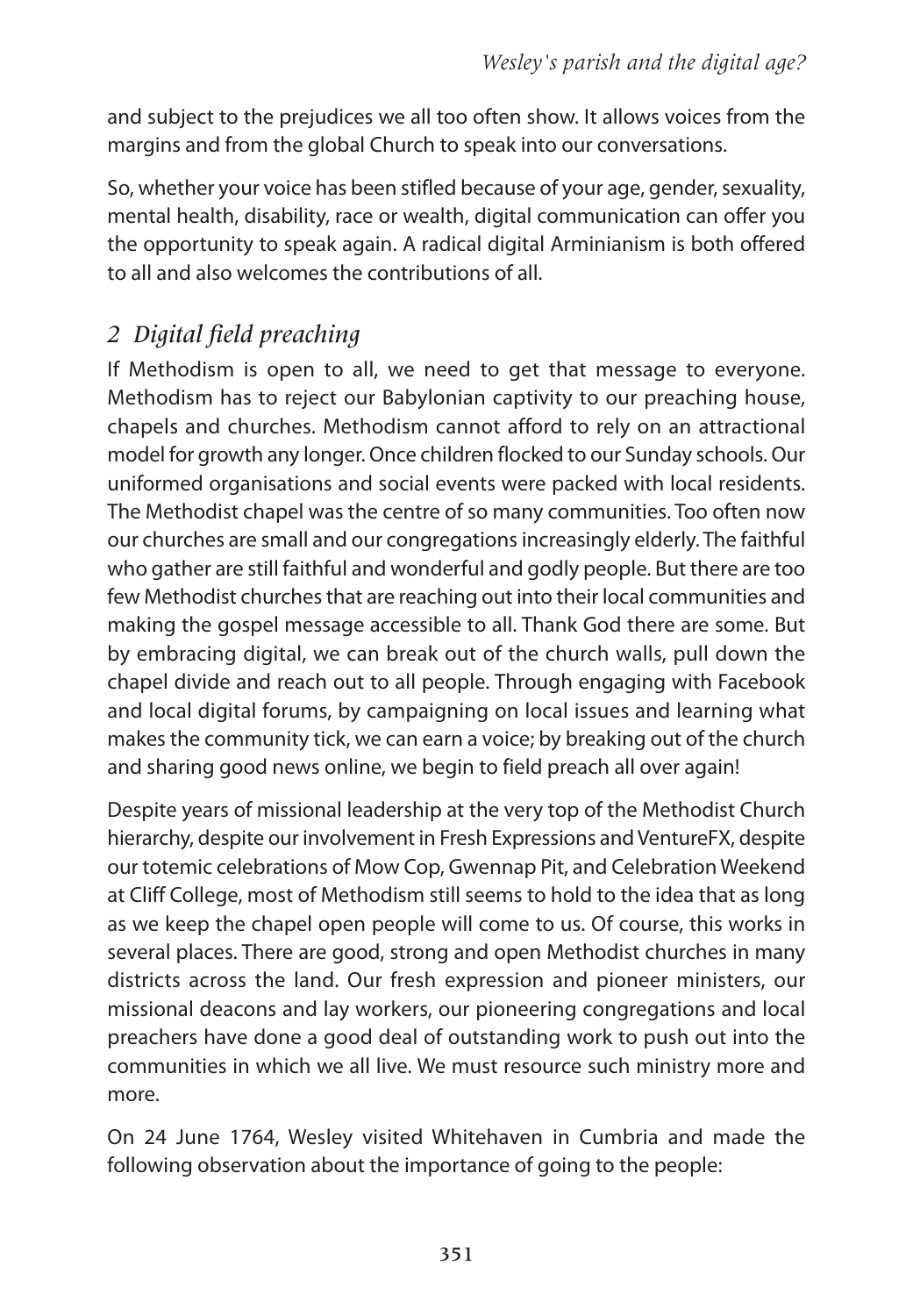The want of field-preaching has been one cause of deadness here. I do not find any great increase of the work of God without it. If ever this is laid aside, I expect the whole work will gradually die away. 27

But the model we still cling to by default is attractional, and, indeed, that can sometimes be seen most clearly in regard to our celebration of the sacraments – holy acts, celebrated in holy places, among holy people.

I remember going to a Cambridge college to preach. The chapel has massive bronze doors opening on to the quad.'Do you open them during the Eucharist? You know, to let everyone what you are doing?' 'No, it's a better atmosphere to keep them closed.' I'm always puzzled by that. John's Gospel, of course, doesn't have a formal institution of the Lord's Supper, although it is quite likely that John's readers were well aware of the Synoptic references and Paul's own words on the breaking of bread. Instead, John takes Jesus into the open, among a vast crowd – he takes bread, gives thanks and distributes the bread among the people – so close to the eucharistic fourfold actions of taking, blessing, breaking and giving. Indeed, in the sermon on the manna that follows later in the chapter, he talks of his own body as the bread, his own blood as the wine – the very source of the life, which he offers.

Such open air celebrations of the Eucharist were common in the Scottish, Irish and american forms of revival – Whitefield administered communion to thousands at Cambuslang. <sup>28</sup> Wesley observed one such 'Scotch Communion' on Calton Hill but'knew not what to do', and though he remained present'did not admire the manner of distribution<sup>', 29</sup> The revivalist communions are mirrored in Methodism with the development of the mass public love feasts and the reservation of communion for more formal settings. So, there are no references in Wesley's journal (that I could find) that unambiguously point to a celebration of the sacrament outside of a Christian meeting room, church or chapel. As Maddox states:

For Wesley, the chief means to [awakenment to God] was field preaching. Whenever this means was effective, he ushered the awakened person into the society where the full battery of means of grace could nourish and guide their future journey on the Way of Salvation.<sup>30</sup>

Perhaps there is a reflection here of our love affair with the attractional model – we keep the best hidden within our churches. Whitefield, asbury and Coke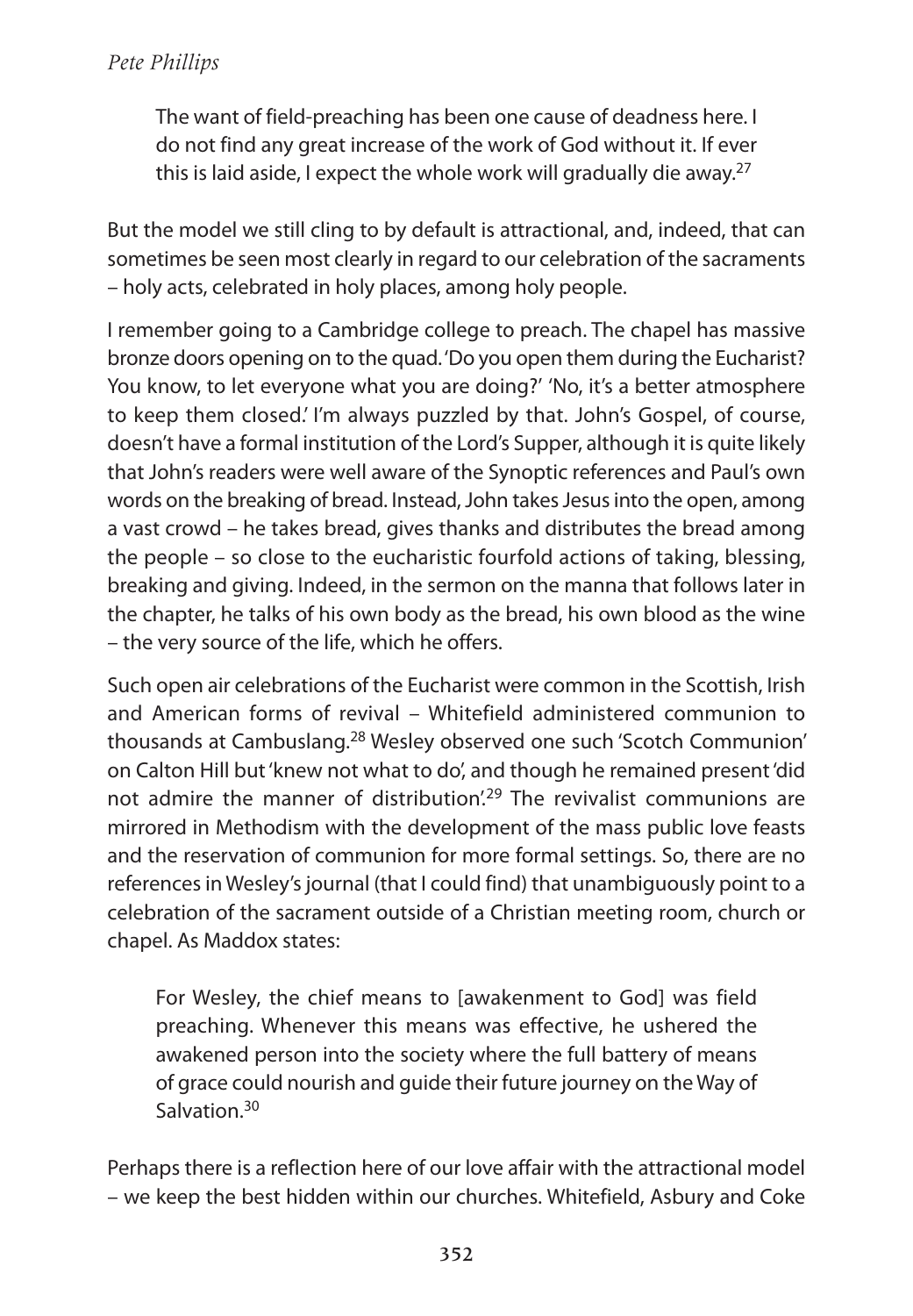had no such reticence to sharing the sacraments outside. The Cambuslang account talks of vast tents and tables set out; of sermons of preparation; of counselling for communicants and the giving of tokens to show they had received such preparation; of the meal set out to celebrate. In our own lifetimes, we can remember open-air celebrations, of thousands gathering at Methodist sites to share bread and wine, or in the celebration of a love feast. In my early ministry, I remember the people of Griffydam in Leicestershire talking of the crowds walking across the fields from the train station at ashby to gather for the annual love feast there. And Celebration Weekend at Cliff will always be a treasured memory.

Surely, then, this is the time to move away from the disastrous attractional model which keeps the bronze gates closed? Isn't it time for us to see our role aslooking outwards, moving outwards, going outwardsinto the world around us – to proclaim God's justice, love and mercy to all. Would that the Methodist Church were scandalously public with our worship! Would that we were brazenly taking the sacraments to the people – like the archbishop of York baptising outside York Minster, or Greenbelt celebrating communion for the masses of people there. The bronze gates need to be burst asunder!

Lift up your heads, you gates; be lifted up, you ancient doors, that the King of glory may come in. (Psalm 24:7)

# *3 Digital creativity*

Matthew Fox, one of the twentieth century'slesstraditional theologians, once spoke at the Nine O'Clock Service in Sheffield, arguing that revival would never come to the contemporary Church unless we re-embraced creativity, the arts and the artists. It is a wonderful thing that Methodism sees again the potential for embracing the arts – with artists like Ric Stott celebrated within the Church and with those creating our Conference worship making more and more use of their own creativity (Micky Youngson and Rachel Parkinson, applecart Theatre, Paul Wood, Alison Tomlin and Barbara Glasson readily come to mind) and the increasing focus on worship which engages all of our senses.

One of the great reaffirmations of the twenty-first-century Church is a celebration of the creativity at the heart of the Christian community – classically demonstrated in the Messy Church movement. But too often Messy Church is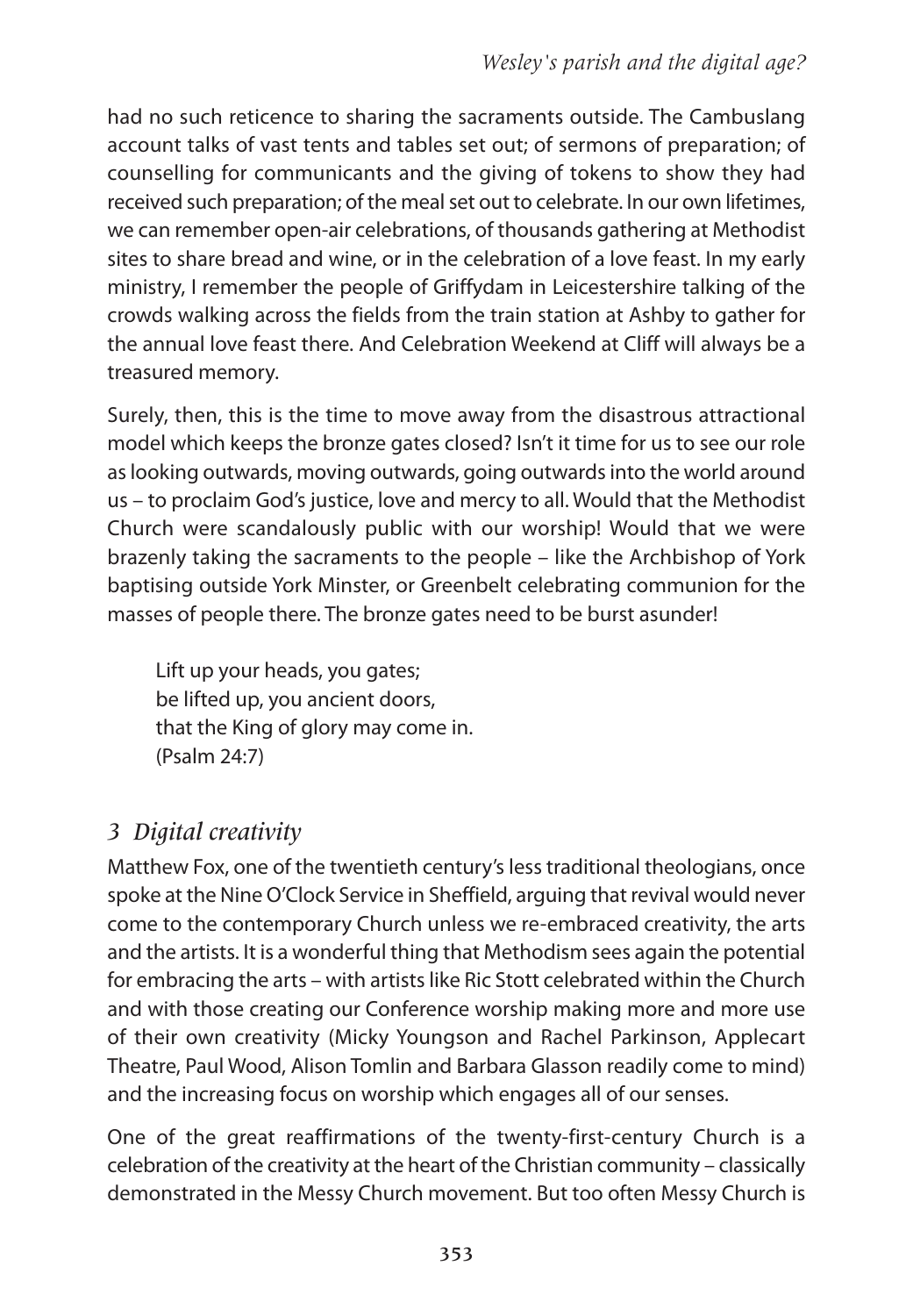seen as a children's thing, rather than as an opportunity to embrace creativity at the heart of all that we do. We are called to be co-creators with God, to share in his creative activity. That means Messy Church needs to be about more than glue and tissue paper! Messy Church needs to offer outlets in all sorts of areas for the glory of God: writing workshops, music composition, drama and dance, sculpture and glass-making, alongside painting and crafts. Messy Church is about seeing church as a place of creativity rather than passivity.

and that is again at the heart of the digital revolution. That revolution talks of the need for us not just to absorb the Web but to engage with and create the Web. Digital residents are people who move from being consumers to prosumers – those people who both consume the Web but also produce the Web. What a fantastic idea for the Church – that all the congregation become prosumers of worship – not just people who sit in the pew and absorb worship, but a people who engage in the very creation of the liturgy, from baking the bread for communion, to writing the words for the epiclesis, and creating icons for meditation. What an amazing vision of a Church confident enough to commission artists and art all over again – art produced not just by Christians but art for art's sake, creativity as part of God's universal gift to humanity.

# *4 A digital parish!*

Peter Kerridge of Premier Radio has for a while talked about the 'bricks and clicks church'- local church communities that are brought even closer together by digitality. Peter points out that we already have the technology to stream our services to the world. Indeed, the Church of England selects different churches to stream a Sunday service each week on the Periscope app in its ChurchLive Project.<sup>31</sup> Many other churches do the same. Broadcasting worship is nothing new – that was Web 1.0 – pumping out information to the world. Web 2.0 is about broadcasting and receiving, about true intercommunication where we listen to the Web as well as broadcast into the Web, where our audience is purposely invited to speak back!

So the advent of home broadband meansthat this can now be two-way – those housebound could link to services, sing along, engage with the worship, perhaps tweet in prayer requests and comments. The technology to do this is not difficult. Or the Church could offer training for those who found it too difficult.

Premier runs a fantastic service in the North East, offering free DaB radios to those who have become cut off from their home congregations. The review I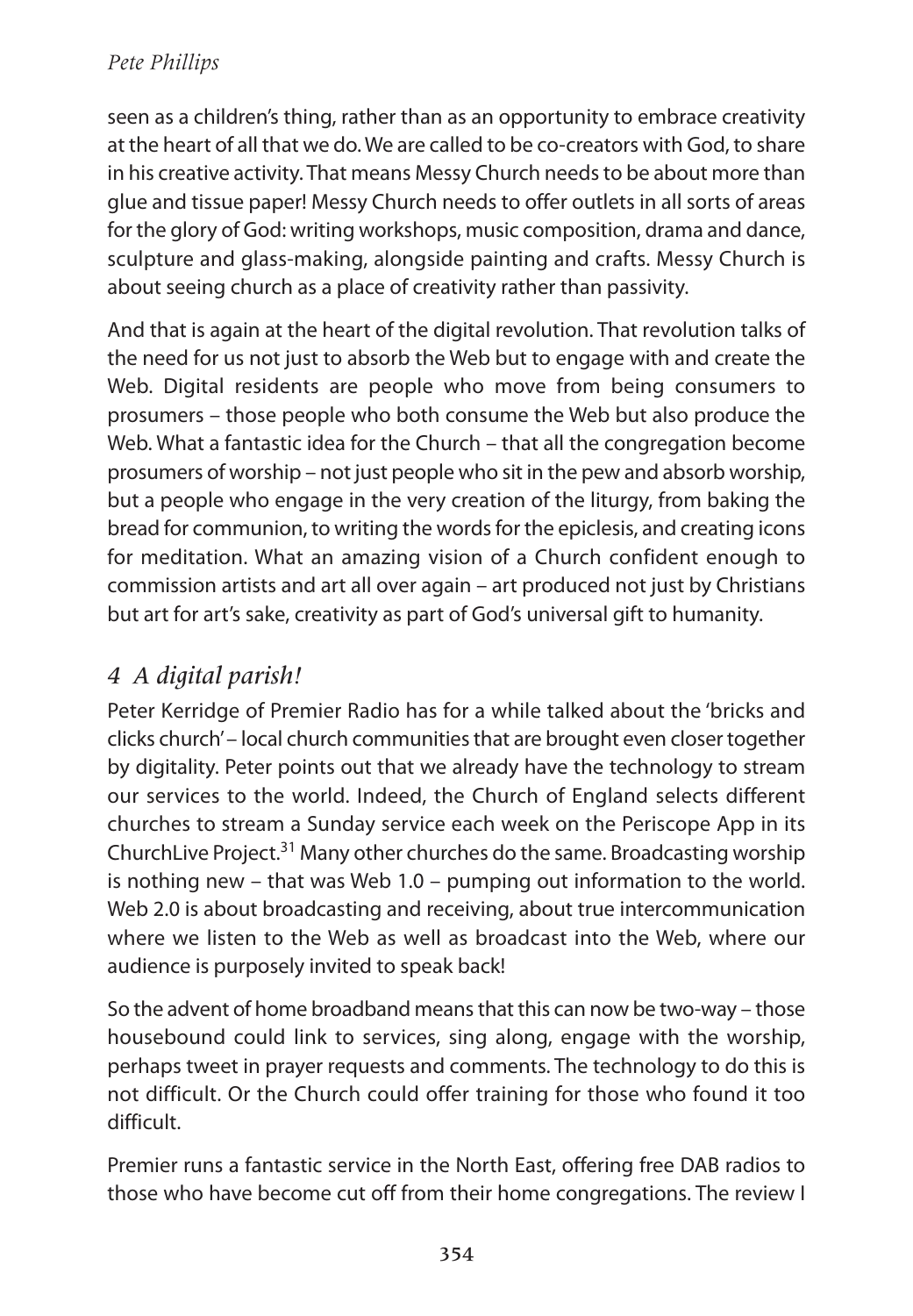did of the service was uplifting and heart-breaking at the same time – people reconnected not just to church but to their local communities. One man who lived shut away in his lounge with curtains closed received a radio and within weeks could be found sitting on his porch chatting with passers-by about the joys of football in the North East! Another woman shared emotionally how listening to hymns on the radio had helped her to learn how to sing the praises of God all over again.

There is much more that digital technology could offer – broadcasting services, Skype pastoral visiting, using protected non-public chatrooms like Slack to improve church communications, integration of Conference conversations with social media channels linked to churches and districts, remote communion, re-embracing and linking with the global Methodist community. Indeed, Microsoft's recent development of holoportation could allow global Methodists to port into our pulpits to enrich our ministries, or the housebound to join us in our chapels.<sup>32</sup>

# Conclusion

Wesley's assertion that he looked upon the whole world as his parish was an affirmation that the whole of his contemporary culture was a mission field. He delivered this affirmation in support of his radical step to take preaching into the wild; to become more vile and preach to the miners in Kingswood. In this paper, I have attempted to argue that we too are faced with making a radical step to leave behind the analogue present of the Church and to move into the digital future; to embrace digital technology and digital culture as the lingua franca, the common ground of contemporary culture, and thus the most appropriate place for us to engage with the world in which we live. I have called us to create a form of digital Arminianism - to include all; to go digital field preaching; to embrace digital creativity; and to develop digital parishes. In short, I have proposed that Methodism embrace a digital social holiness to spread scriptural holiness throughout the geographic and digital landscape.

In what way can we make use of the digital to create arminian, public, open, creative communities – that form of digital community built upon communication that Pope Francis calls'closeness', an intimate communication with our members, with our congregations, with the Methodist people, but also with our local communities, with the general public, with the world at large?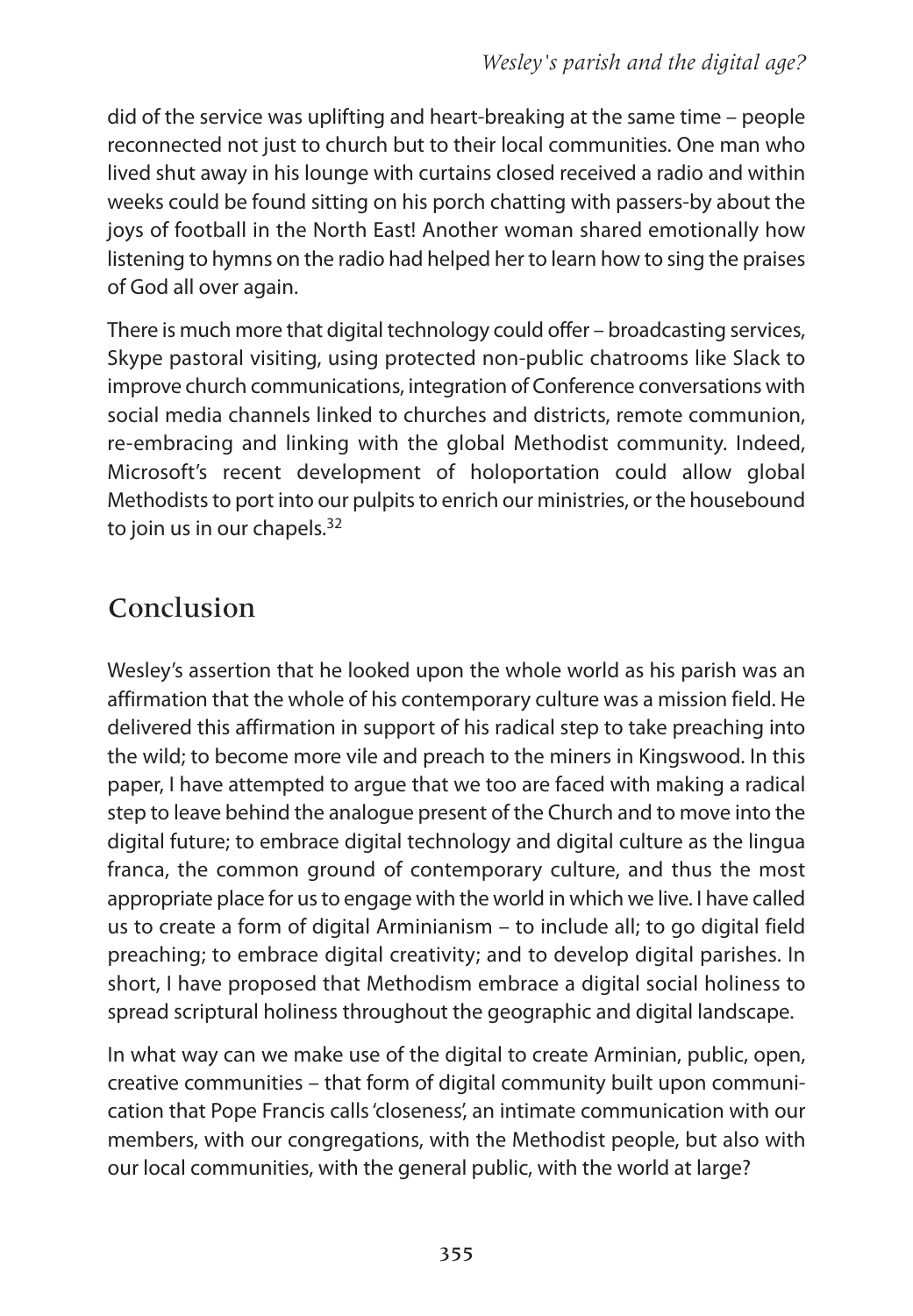The question is whether we can embrace the digital to relearn our calling to spread scriptural holiness throughout the land and to engage in a brave new world with our Wesleyan inheritance.

### **Notes**

- 1. Goodhead 2010, p. 92.
- 2. Rack 2002, p. 188.
- 3. Smith 2014, p. 110.
- 4. Heitzenrater 1995, pp.102 and 112.
- 5. Curnock (ed.) 1938, vol. 2, pp. 216–218.
- 6. Rack 2002, p. 188.
- 7. Text available at: https://w2.vatican.va/content/benedict-xvi/en/messages/ communications/documents/hf\_ben-xvi\_mes\_20090124\_43rd-worldcommunications-day.html.
- 8. Laudato Si', #47. Full text, and selected quotes as used here, available at: https:// focusoncampus.org/content/summary-of-laudato-si-pope-francis-encyclical-onthe-environment-7016a31d-a7ce-429a-bdcd-1893d8c9fe7d.
- 9. Martin Heidegger, The Question Concerning Technology (1977) full text available: http://simondon.ocular-witness.com/wp-content/uploads/2008/05/question\_ concerning\_technology.pdf.
- 10. MacDougall 2012.
- 11. FOMO 'fear of missing out' an important driver in 24/7 net addiction.
- 12. Marshall McLuhan, cited in MacDougall 2012, p. 8.
- 13. With a positive spin in Laurence Scott's Four Dimensional Human (2015); with a negative spin in Sherry Turkle's Alone Together (2013) and Reclaiming Conversation (2015); and with a reflection on the wider culture of digital engagement in Douglas Thomas and John Seely Brown's New Culture of Learning (2011).
- 14. amber Case's classic TED talk from all the way back in 2010: http://www.ted. com/talks/amber case we are all cyborgs now?language=en.
- 15. Campell 2005, 2010 and 2013 Digital; Cheong 2012a and 2012b.
- 16. Heidegger, The Question Concerning Technology (1977), p. 18: 'Einstmals hieß τέχνη auch das Hervorbringen des Wahren in das Schöne. Tέχνη hieß auch die ποιή σις derschönen Künste … Sie brachten die Gegenwart der Götter, brachten die Zwiesprache des göttlichen und menschlichen Geschickes zum Leuchten. Und die Kunst hieß nur τέχνη. Sie war ein einziges, vielfältiges Entbergen. Sie war fromm, προμος, d.h. fügsam dem Walten und Verwahren der Wahrheit. (German Text, Die Frage nach der Technik available at: https://monoskop.org/ images/2/27/Heidegger\_Martin\_1953\_2000\_Die\_Frage\_nach\_der\_Technik.pdf.)
- 17. Full text available from: http://www.catholicherald.co.uk/news/2016/01/25/ pope-francis-text-messages-and-social-media-are-a-gift-from-god/.
- 18. Schmidt and Cohen 2013, p. 3.
- 19. Figures taken from the ONS data on Internet Use available from: http://www.ons.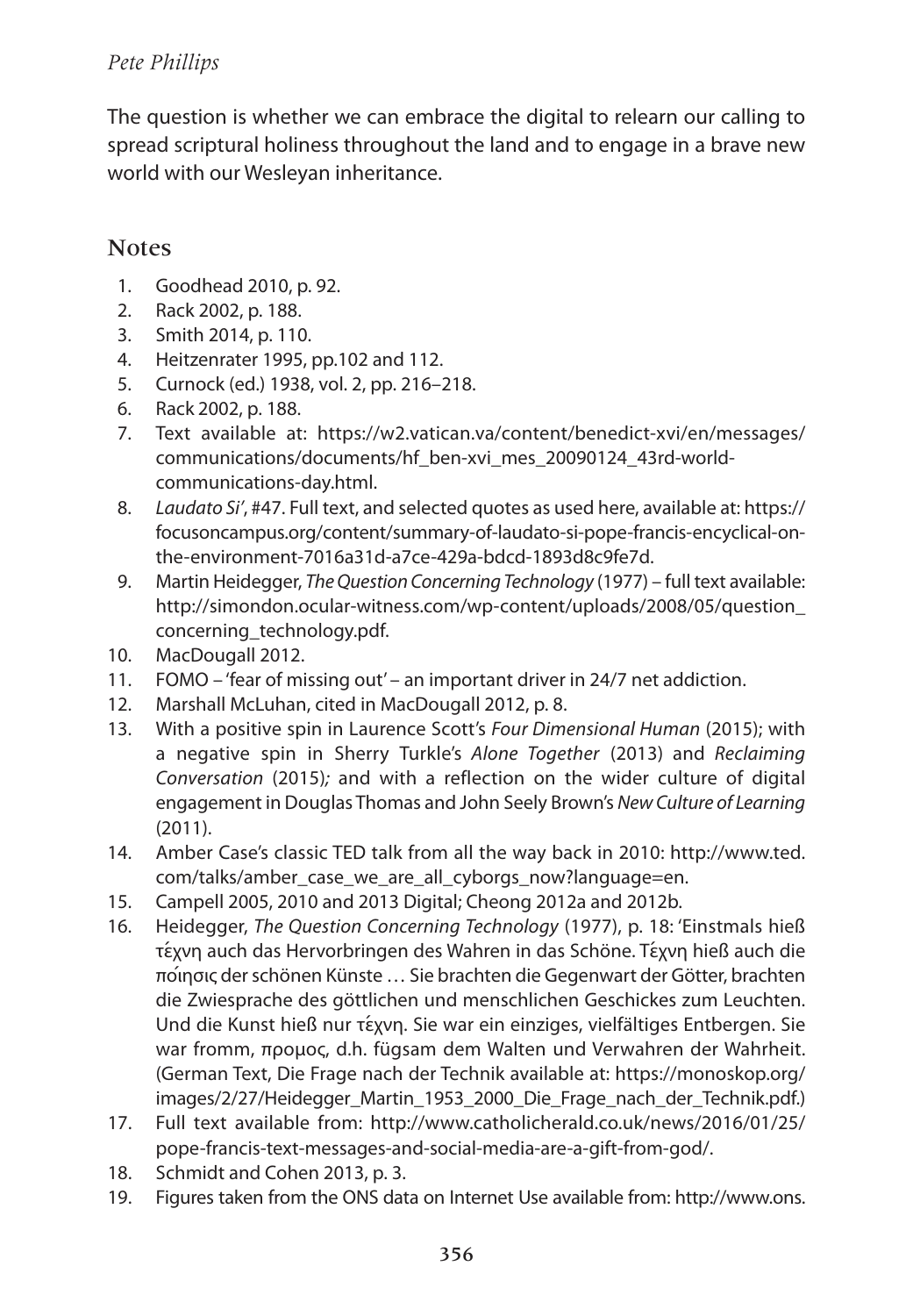gov.uk/businessindustryandtrade/itandinternetindustry/bulletins/internetusers/ 2015 and from http://www.worldinternetstats.com.

- 20. Internet advertising Bureau Report, available online at: http://www.iabuk.net/ research/library/time-spent-online-january-june-2015.
- 21. https://blog.multiview.com/2016/03/02/where-does-the-time-go-what-peopledo-most-online-infographic/.
- 22. Intel Infographic available at: http://scoop.intel.com/files/2012/03/infographic\_ 1080\_logo.jpg. The infographic has been updated for using more recent data here: http://bit.ly/internetmin2016.
- 23. http://www.maxim.com/maxim-man/how-much-porn-do-people-watch-2016- 1; for more information on porn addiction within the Christian community, see http://splash.nakedtruthproject.com.
- 24. MacDougall 2012, p. 1.
- 25. Martha Lane Fox, Dimbleby Lecture, 2015. Full text available at: http://www. bbc.co.uk/mediacentre/speeches/2015/martha-lane-fox-dot-everyone.
- 26. Evangelii Gaudium, #23.
- 27. Curnock (ed.) 1938, vol. 5, p. 79.
- 28. An amazing account in John Wesley and George Whitefield in Scotland, chapter 37. Text available: https://archive.org/stream/johnwesleyandgeo00butluoft/ johnwesleyandgeo00butluoft\_djvu.txt.
- 29. Curnock (ed.) 1938, vol. 5, p. 77.
- 30. Maddox 1994, p. 229.
- 31. For more on the ChurchLive project: https://www.churchofengland.org/mediacentre/engage-with-us-online/churchlive.aspx.
- 32. Microsoft's holoportation project mixes their work on the Hololens augmented Reality Project which allows computer graphics to be superimposed on a lens through which the user looks. (For more information, see here: https://www. microsoft.com/en-us/research/project/holoportation-3/.) The normal visual field of the user isthus augmented by additional computer-generated graphics. So if the congregation were wearing augmented reality glasses, the image of a preacher could be 'ported' into the church. This technology is still in the early stages but exploration of the impact for the housebound on memory-related augmented and virtual reality is growing fast. There is some interest already in taking housebound people back to church through wearing portable headsets which provide a realistic 3D visual and aural replica of the worship environment. (For more information, see here: http://www.reminiscience.co.uk.) Moreover, development of haptic (touch) technology will mean that members of the congregation could share the peace in a fully tactile way with housebound members of the congregation.

# Bibliography

Campell, Heidi. 2005. Exploring Religious Community Online. Oxford: Peter Lang. Campell, Heidi. 2010. When Religion Meets New Media. Oxford: Routledge. Campell, Heidi. 2013. Digital Religion. Oxford: Routledge.